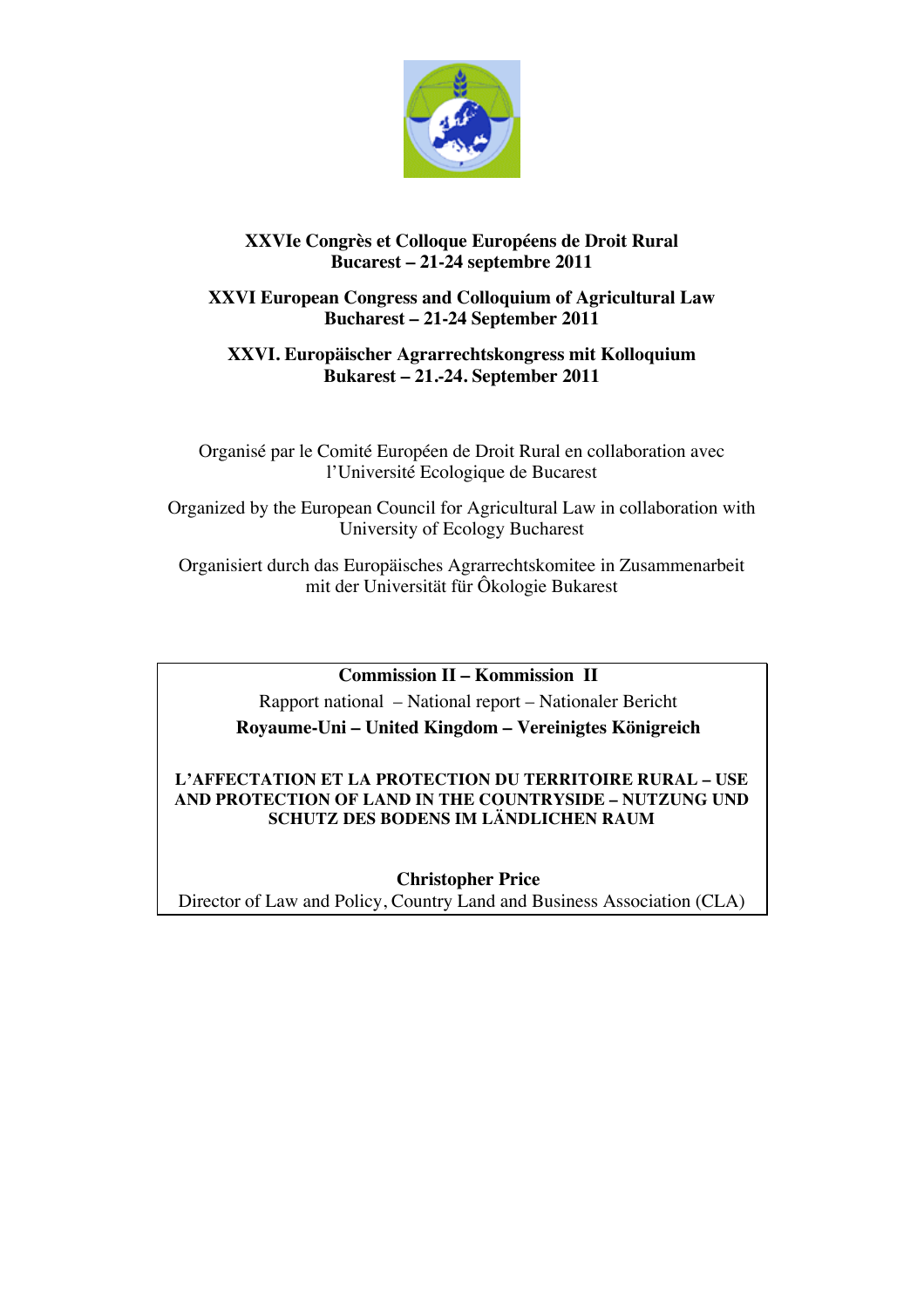# **A. General Background Information**

## *1. How is your country positioned within the framework of the European Union (EU) or the European Economic Area (EEA) policies and legislation specifically in terms of rural territory?*

For the purposes of this paper, the "country" is England and Wales. Although England and Wales are part of the United Kingdom the legal systems and rural policies in the other parts of the UK, Scotland and Northern Ireland, are significantly different and it would require a separate paper or papers to do justice to their perspectives.

The UK is a member of the EU and the EEA.

### *2. Is your country participating in other modes in European regional cooperation – if not European, which other geographical entities?*

The UK is also a member of the Council of Europe.

## *3. Constitutional conditions for rural businesses. Are there constitutional rights safeguarding freedom of rural activities – what are the suppositions for this (ownership of land, land resources)?*

There are no constitutional rights protecting rural activities as such. Those carrying out rural activities are protected in the same way as anyone else by general public law principles; the prohibition on public authorities acting in ways that are illegal, irrational or unfair.

The Human Rights Act 1988 gave direct effect to the European Convention on Human Rights in UK law. However it has had no significant specific implications for rural activities or provided any greater protection for landowners than existed under national law.

## *4.Is there a planning or allocation system for agriculturally suitable areas?*

There is no allocation system as such. However there is the Agricultural Land Classification (ALC) which provides a method for assessing the quality of farmland so as to enable informed choices to be made about development proposals.

In essence the ALC divides land into five grades, with Grade 3 being divided into two sub grades 3a and 3b. The best and most versatile land is defined as Grades 1, 2 and 3a. This is the land which is the most productive for both food and non food uses.

Current land use planning policy, as set out in Planning Policy Statement 7 "Sustainable Development in Rural Areas" states that the presence of best and most versatile land should always be taken into account in development decisions, but it is to be balanced against other sustainability considerations such as biodiversity, landscape character and resource protection.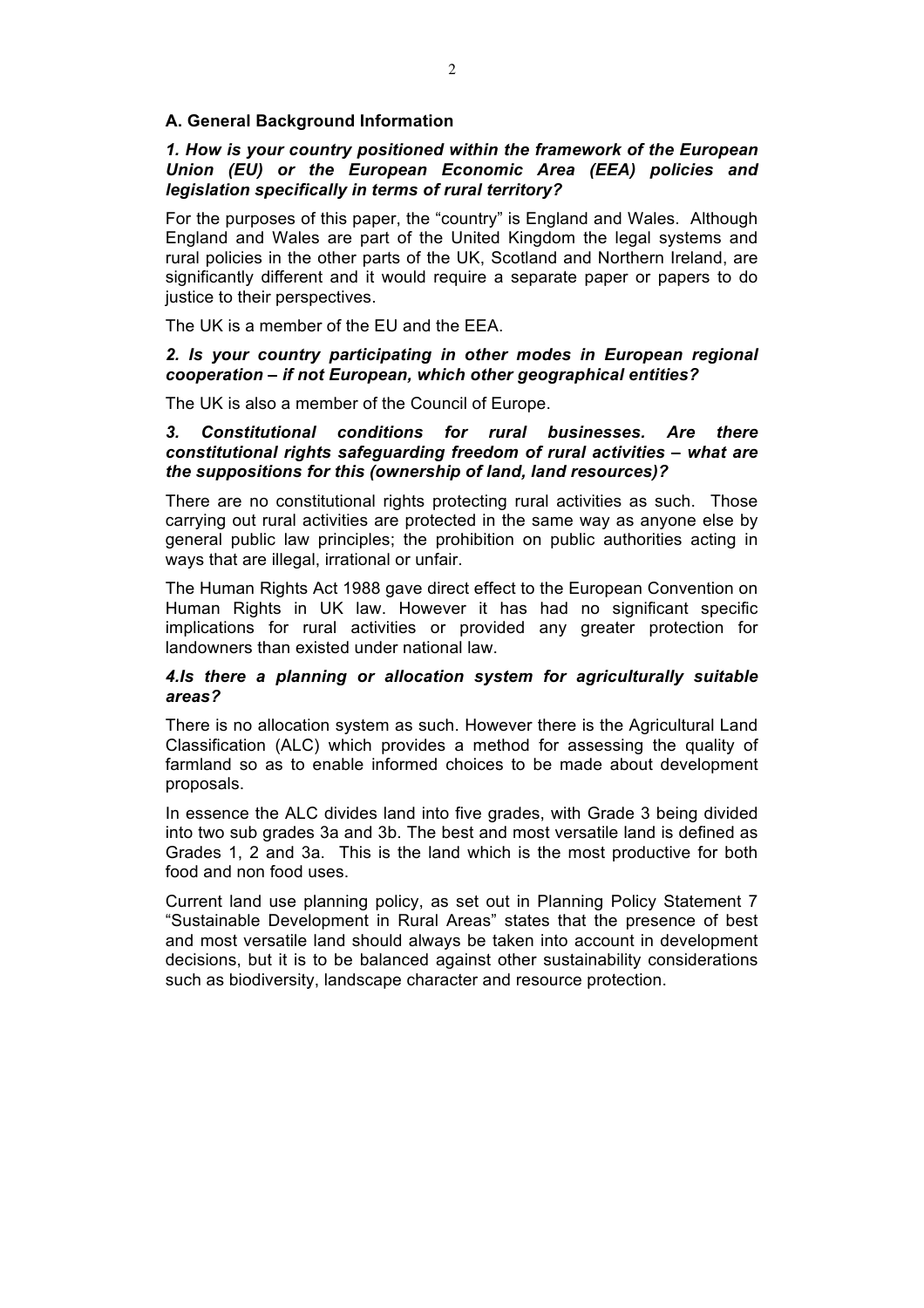It is likely that this policy will be weakened in the near future, with the coming into force of the National Planning Policy Framework. This is explained in more detail below.

## *5.Describe briefly the system of authorities and courts which are decisive for matters of rural territory issues.*

There is little in the way specialist courts. Civil disputes are determined by the general civil courts and criminal matters by the general criminal courts.

Public law cases are considered by a limited number of senior courts. With certain issues, such as planning and compulsory purchase, recourse to the courts may only be had after a public inquiry conducted by a government appointed inspector.

There is a more specialist tribunal which resolves certain disputes concerning land, particularly the valuation of land, but also the modification or discharge of restrictions on its use.

The only specific forum relating to rural issues is the Agricultural Lands Tribunal. It exists to resolve various issues that arise between agricultural tenants and landlords arising from tenancy agreements held under the Agricultural Holdings Act 1986. There is no recourse to the ALT under the Agricultural Tenancies Act 1995. These two tenancies are discussed in more detail below.

### **B. Rural Territory and Land Use**

### *6. Is there a legal definition of rural territory in the legislation? If not, is there a political content of this concept and in what connections is it used?*

There is no legal definition of rural territory.

The Office for National Statistics has a definition which is used for a variety of purposes. Geographical areas with settlements of over 10,000 people are defined as urban. Settlements with fewer people are defined as rural. Rural settlements are further sub divided into "Town and fringe", "Village" and "Hamlet and isolated dwellings".

Local authority districts are also divided according to whether they are urban or rural.

These classifications are used for a variety of purposes, but most of them relate to the provision of public services such as housing, schools, healthcare and transport.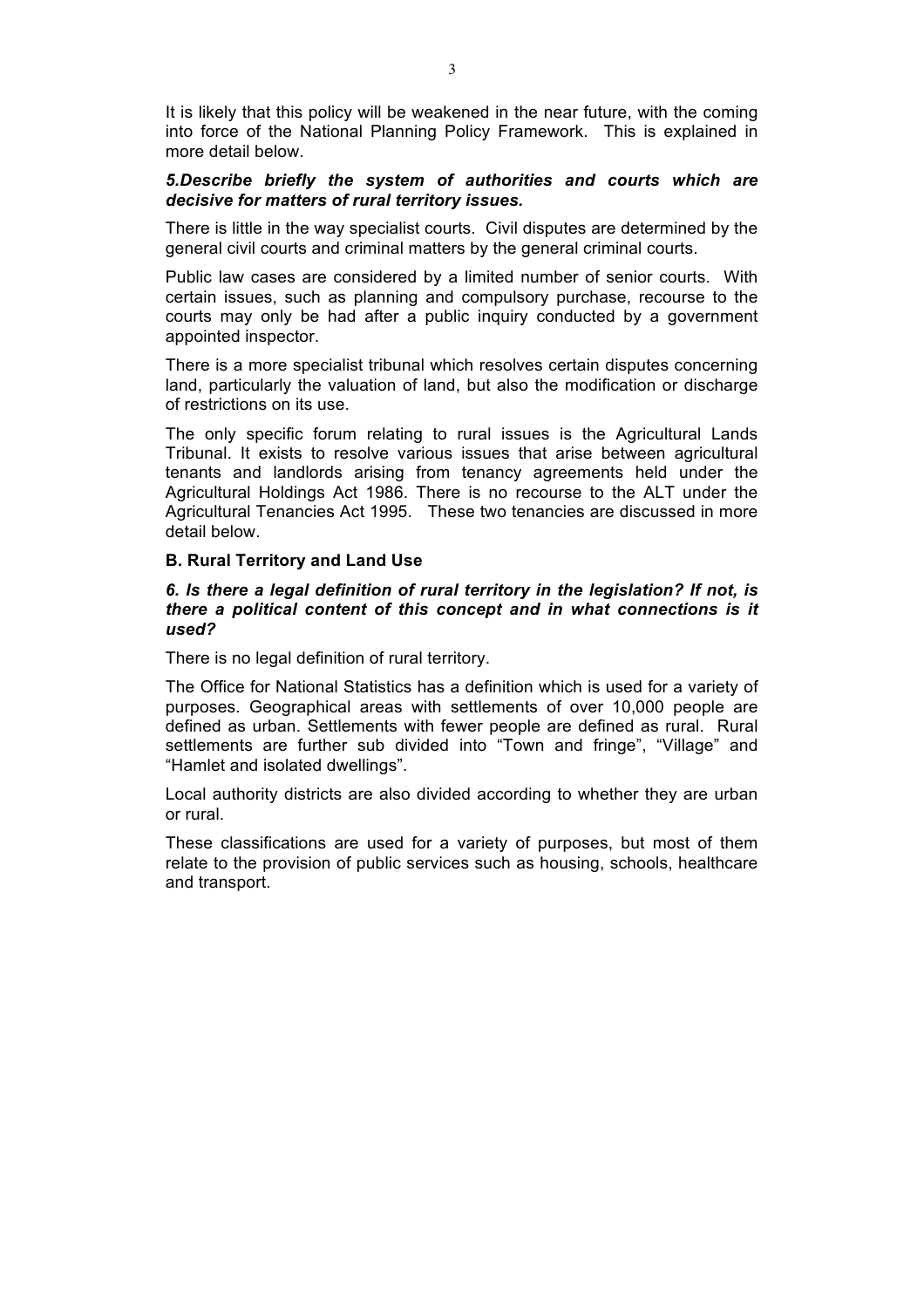### *7. Do you feel that agricultural practices and forestry should have a safeguard against environmentally based intervention – or should these practices have the same environmental position as any other operation or activity?*

It is difficult to see why either agricultural practices or forestry should have any particular safeguards that do not apply in respect of other sectors. If either agricultural or forestry activities are causing, say, pollution then they should be subject to the same penalties as anyone else causing equivalent harm. There is no basis for agricultural exceptionalism in this regard.

However there are two circumstances in which environmental policy does justify differential treatment. The first is when the EU imposes higher environmental standards on its farmers than are imposed on farmers elsewhere and therefore puts European farmers at a competitive disadvantage. The restrictions on the use of biotech are an example of this.

The second situation is when farmers are required to provide public goods that benefit society as a whole, but which cannot be paid for through the market. Farmers rightly see their primary role as being the production of a plentiful supply of wholesome and nutritious food. Moreover, in view of increasing populations with increasing expectations, outputs need to increase. In essence farming needs to meet the global food security challenge.

At the same time though, recent decades have seen sharp declines in environmental quality. This is not just limited to the natural environment, habitats, biodiversity and natural resources, it applies just as much to the cultural landscape; the aesthetic and cultural aspects of the countryside. It is not unreasonable to expect governments to want to take steps to address these situations.

In many instances it is only farmers and other rural land managers who can actually take the necessary actions to reverse this decline. They can bring about significant improvements to biodiversity, landscape, water and soil quality and renewable energy.

If farmers are to this they though, they will need to follow courses of action that they cannot expect to be rewarded for through the market, and so if governments expect farmers and land managers to act in ways that are contrary to their economic interests they are entitled to expect to be paid by those governments for doing so.

As will be apparent, much of what is said here reflects the ongoing discussion about the future role of the Common Agricultural Policy.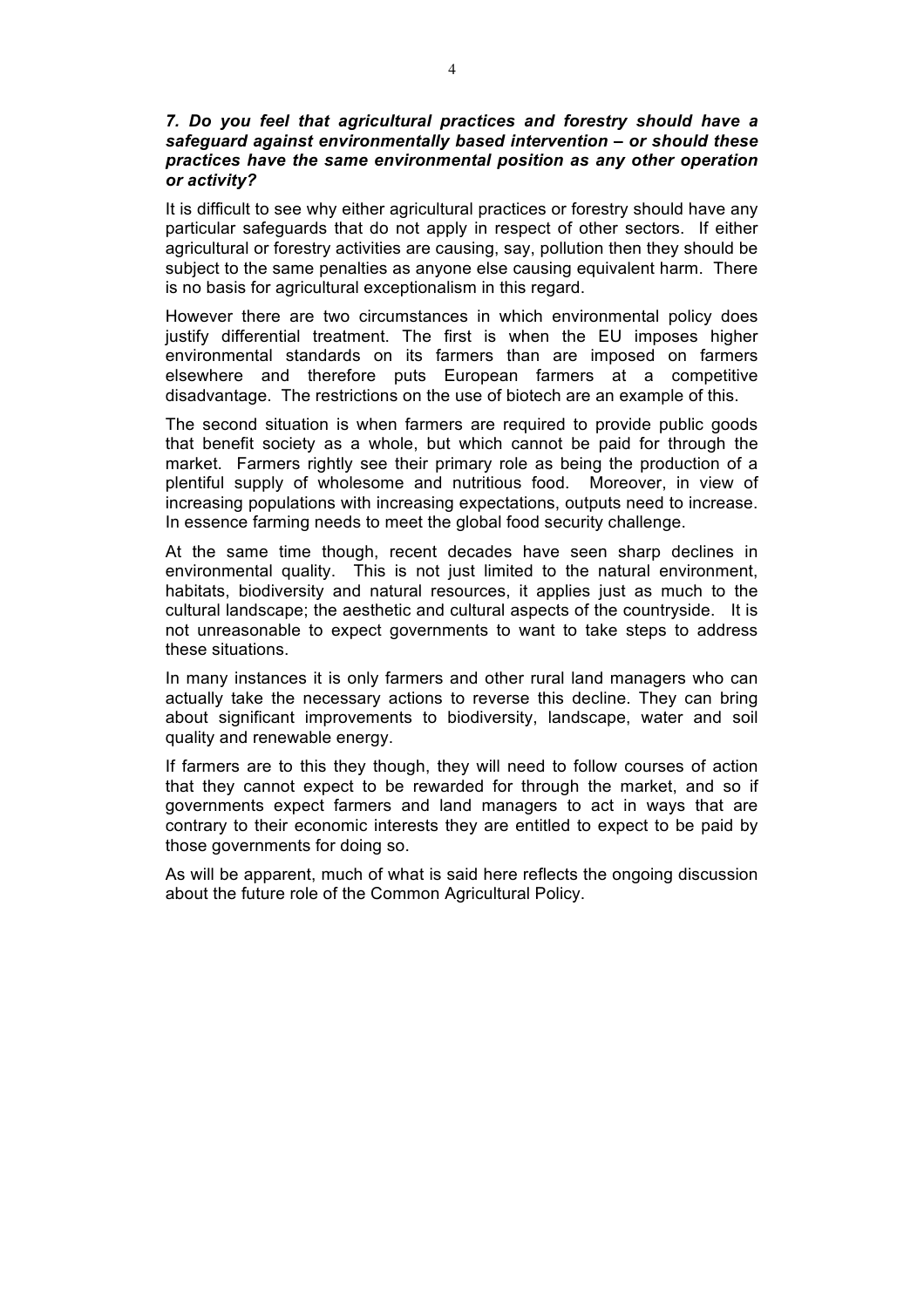### *8. General structure of land use planning: does it cover all areas (cities, countryside) or is there a sectoral approach (agriculture, forestry, nature conservation etc.)?*

Land use planning in the UK covers all areas. It does not adopt a sectoral approach as such, but it does make a degree of specific provision for agriculture and forestry.

In general terms, the land use planning system is the main way in which habitats and environmentally valuable sites are protected. It achieves this in two particular ways. The first is by development planning and the second is by development control. The bulk of the legislation is contained in the Town and Country Planning Act 1990.

Development planning involves the Local Planning Authority, generally the county council, producing a planning policy for its area against which applications for planning permission may be assessed. The plan is based on government policies set out in planning policy statements and less formal guidance. Planning Authorities are required to have regard to these when producing their plans. However, all this policy and guidance is soon to be replaced by a National Planning Policy Framework (NPPF), which is intended to be less prescriptive than the current approach.

This is what the NPPF says about supporting the rural economy:-

### *Support the rural economy*

- *81. Planning policies should support sustainable economic growth in rural areas by taking a positive approach to new development. Planning strategies should maintain a prosperous rural economy including policies to:*
	- *support the sustainable growth of rural businesses*
	- *promote the development and diversification of agricultural businesses; and*
	- *support sustainable rural tourism and leisure developments that benefit rural businesses, communities and visitors and which respect the character of the countryside. This should include supporting the provision and expansion of tourist and visitor facilities in appropriate locations where identified needs are not met by existing facilities in rural service centres.*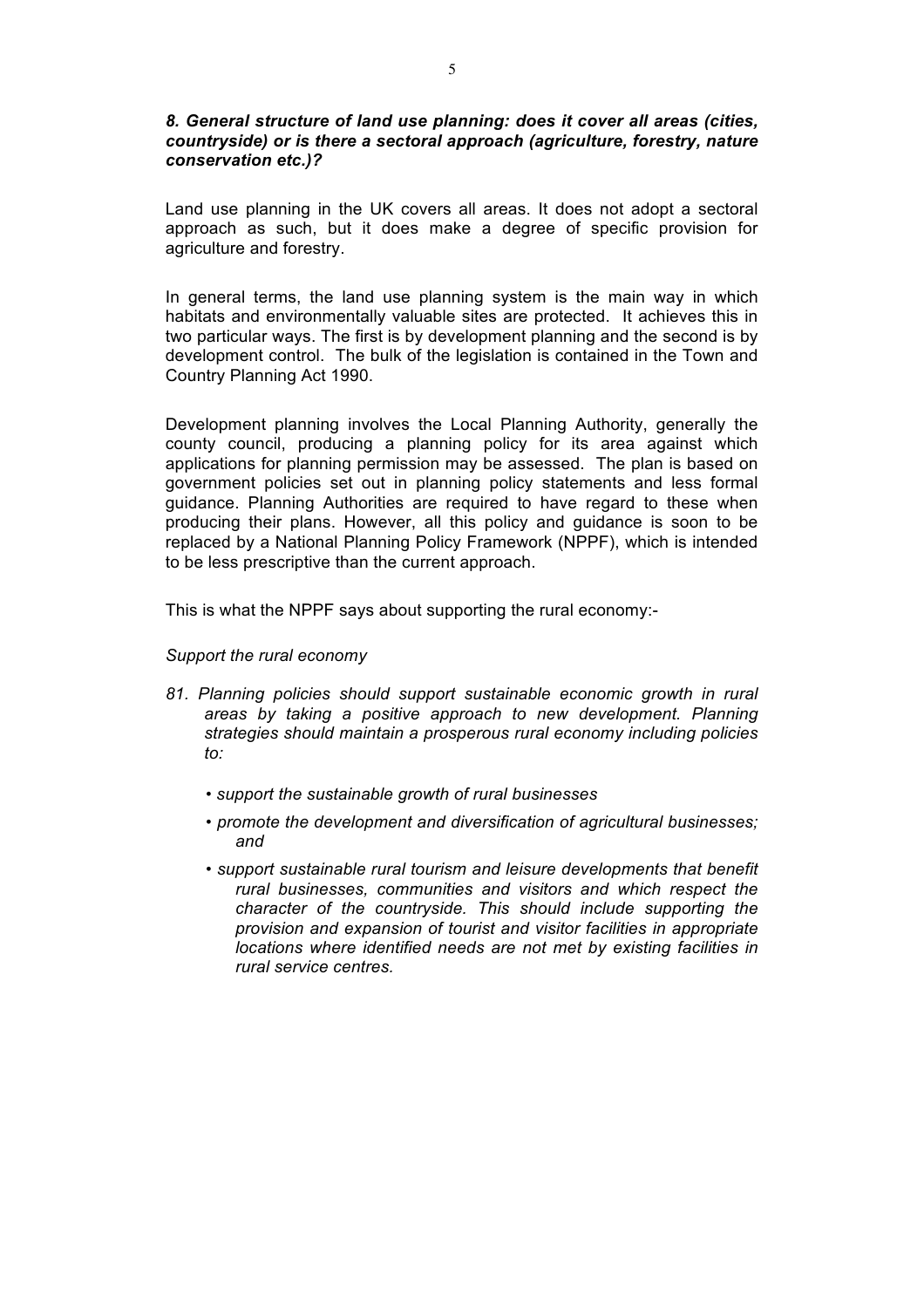Development plans must also accord with the requirements of the EU Habitats Directive, which is considered further below.

Development control is concerned with the determination of applications for planning permission and the taking of enforcement action in cases where unauthorised development is suspected.

Planning permission is required for, in general terms, any building operations or the making of any material change in the use of any land or building.

However, some forms of development that potentially have a direct impact on the protection of habitats are specifically excluded from the planning system. Firstly the use of land for agriculture or forestry is expressly said to not be development and converting land to those uses does not require planning permission,

Secondly, certain development is exempted from the need to make an application for planning permission if it falls within one of the classes in the Town and Country (General Permitted Development) Order 1995. The classes include agriculture and forestry. In most cases the rules relating to the class state that certain conditions must be complied with.

If an application is required, it is determined by the planning authority in accordance with the requirements of the local plan, unless "material considerations" indicate otherwise: Planning and Compulsory Purchase Act 2004. The authority may grant permission, refuse it, or grant it subject to conditions. If permission is refused, or the conditions considered unacceptable, the developer can appeal to the Secretary of State.

The planning authority may also require the developer to enter into a planning obligation under s.106 of the Town and Country Planning Act 1990 to make some provision relating to the development.

### **C. Position of Agricultural Units**

#### *9. In terms of property law, what is the position of agricultural units?*

In terms of property law, agricultural units have the same status as other land holdings. The planning and environmental controls referred to elsewhere in this paper will obviously have a significant impact on the use of agricultural land, but there are no specific references to agricultural land.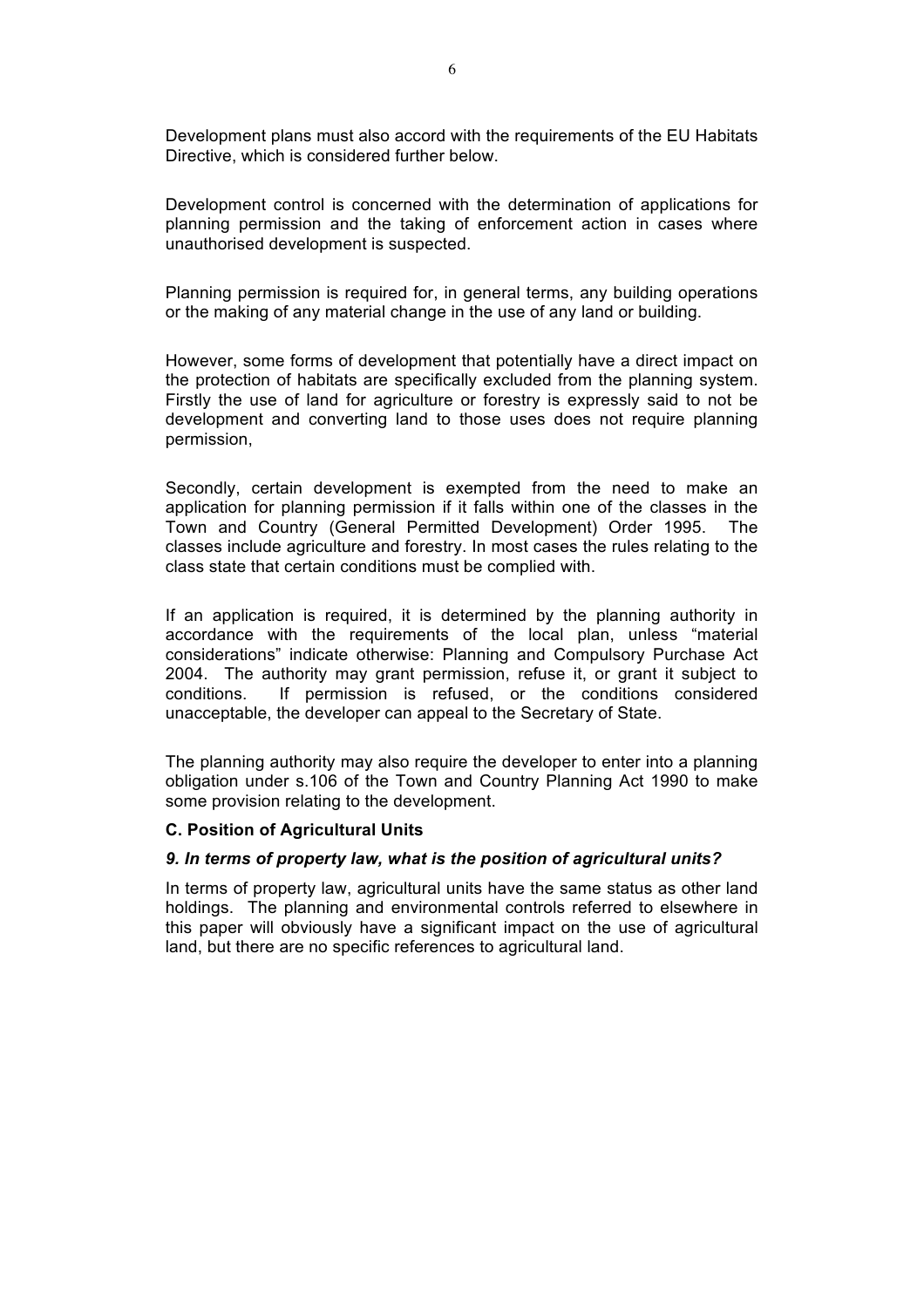### *10. In terms of land use planning, how are agricultural areas identified?*

When producing its local plan, a local planning authority may chose to make specific provision for agricultural areas which they will define themselves. They are likely to be based to a large extent on the Agricultural Land Classification mentioned in the response to question 4 above, and various conservation designations.

## *11. What law is regulating lease of agricultural land? Are there specific rules on rural lease?*

There are two distinct types of agricultural tenancies in England and Wales. In general terms tenancies granted before 31 August 1995 will be Agricultural Holdings Act (AHA) tenancies. Tenancies granted on or after 1 September 1995 will be Farm Business Tenancies (FBTs) under the Agricultural Holdings Act 1995.

The rules relating to AHA tenancies are far more prescriptive in nature than those concerning FBTs, which are primarily based on the principle of freedom of contract in the same way as a conventional business tenancy.

The two tenancies reflect different policy objectives. The earlier, AHA, tenancies focus on the need to improve agricultural productivity and efficiency. For example, the tenant has the right to require his landlord to provide equipment to improve efficiency and has rights to freedom of cropping and disposal of produce. The landlord, on the other hand, has the right to enforce rules of good husbandry.

FBTs reflect the needs of a changed world. We now have surpluses in most agricultural sectors and as a result many farmers are keen to diversify into other activities and moreover society has increasing expectations that farmers should be providing an increasing range of environmental public goods.

What follows sets out some of the more significant differences and similarities between the two tenancies.

AHA tenancies may only be terminated on a limited number of grounds. The most common are Case B, the land is required for a non agricultural use for which planning permission has been given, Case D, the tenant has refused to comply with a notice to pay rent or a notice to remedy; Case E the landlords interest has been materially prejudiced by an irremediable breach of a term of the tenancy agreement by the tenant which is not inconsistent with the tenants duty to farm the land in accordance with the principles of good husbandry;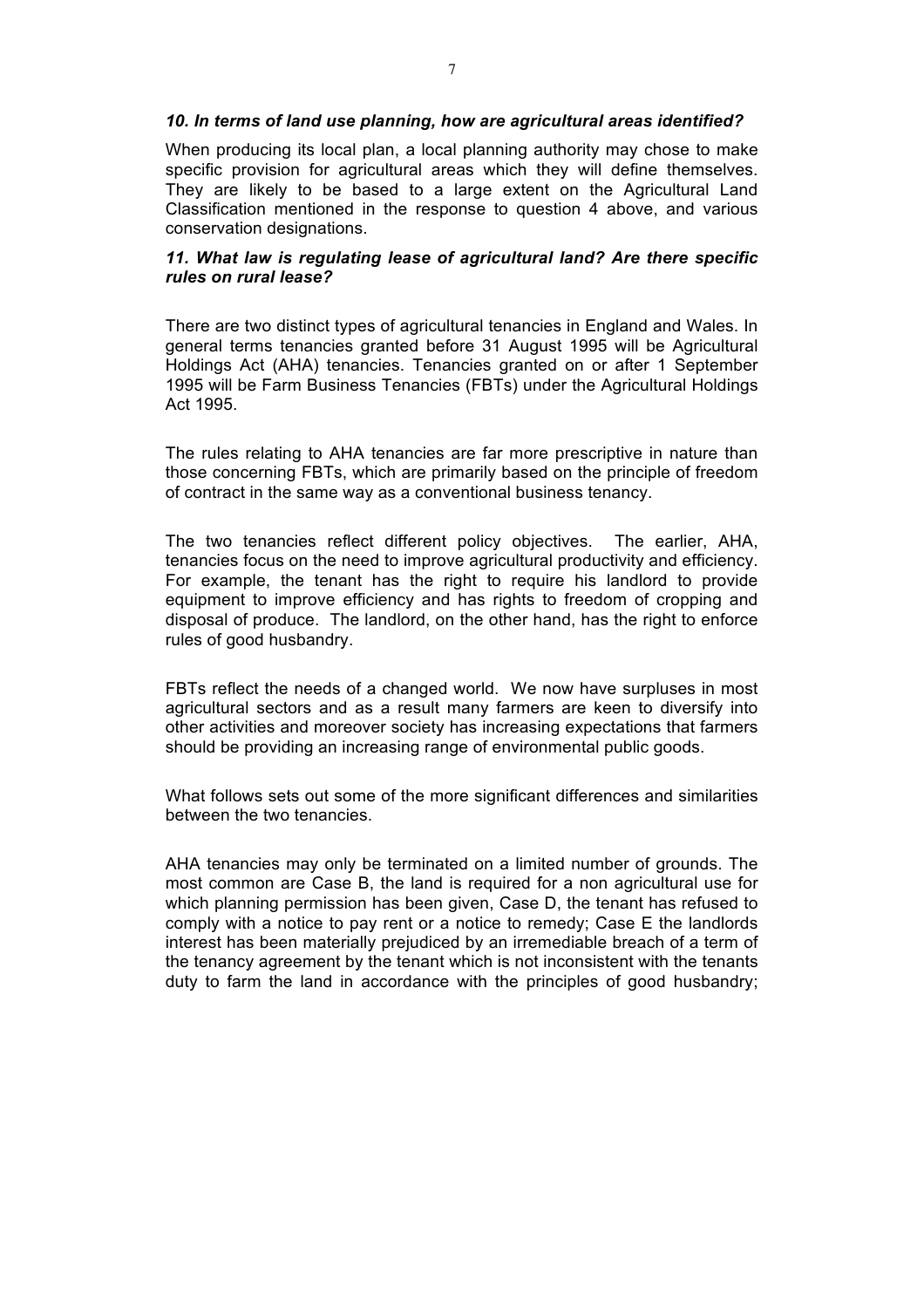Case F, the tenant has become insolvent and Case G the tenant has died and three months have passed.

There is no security of tenure with FBTs. Tenancies for two or fewer years expire by passage of time. Longer tenancies terminate on the giving of 12 or more months notice ending on an anniversary of the term date.

The right of succession is another difference between AHA tenancies and FBTs. In general terms the right of succession only exists in respect of AHA tenancies granted before 12 July 1984. To succeed the prospective tenant must satisfy both eligibility and suitability criteria. To be eligible he must be a close relative of the deceased tenant, not be in occupation of a commercial unit of agriculture and the principal source of his livelihood must be from agricultural work on the holding. When deciding if the applicant is suitable, the prospective tenants training and experience, age, health and financial standing are taken into account as are the landlord's views on his suitability. There is no right of succession to a FBT.

Rents and rent reviews are also treated differently. With an AHA tenancy either the landlord or tenant can serve a notice on the other requiring the rent to be referred to arbitration. The arbitrator then determines what the rent should be on the basis of the rent at which the holding might reasonably be let by a prudent and willing landlord to a prudent and willing tenant" taking into account all the relevant factors including the terms of the tenancy, the character and situation of the holding, its productive capacity and the current levels of rent for comparable lettings.

The basic point here is that the arbitrator should take into account what the tenant could have done to improve the profitability of the holding, not what the tenant actually did. In any event certain factors are not taken into account including the value of any improvements made by the tenant.

With FBTs the intention was to give the parties greater freedom of contract to agree rents and rent reviews without statutory interference. They can agree the initial rent without restriction. There is provision for disputes to be arbitrated but this is intended very much as a fall back. The parties are entitled to contract out of this on certain limited grounds.

The position regarding FBTs was modified in 2006 so that the parties can now agree to avoid the statutory mechanism altogether save that they cannot agree to upwards only reviews.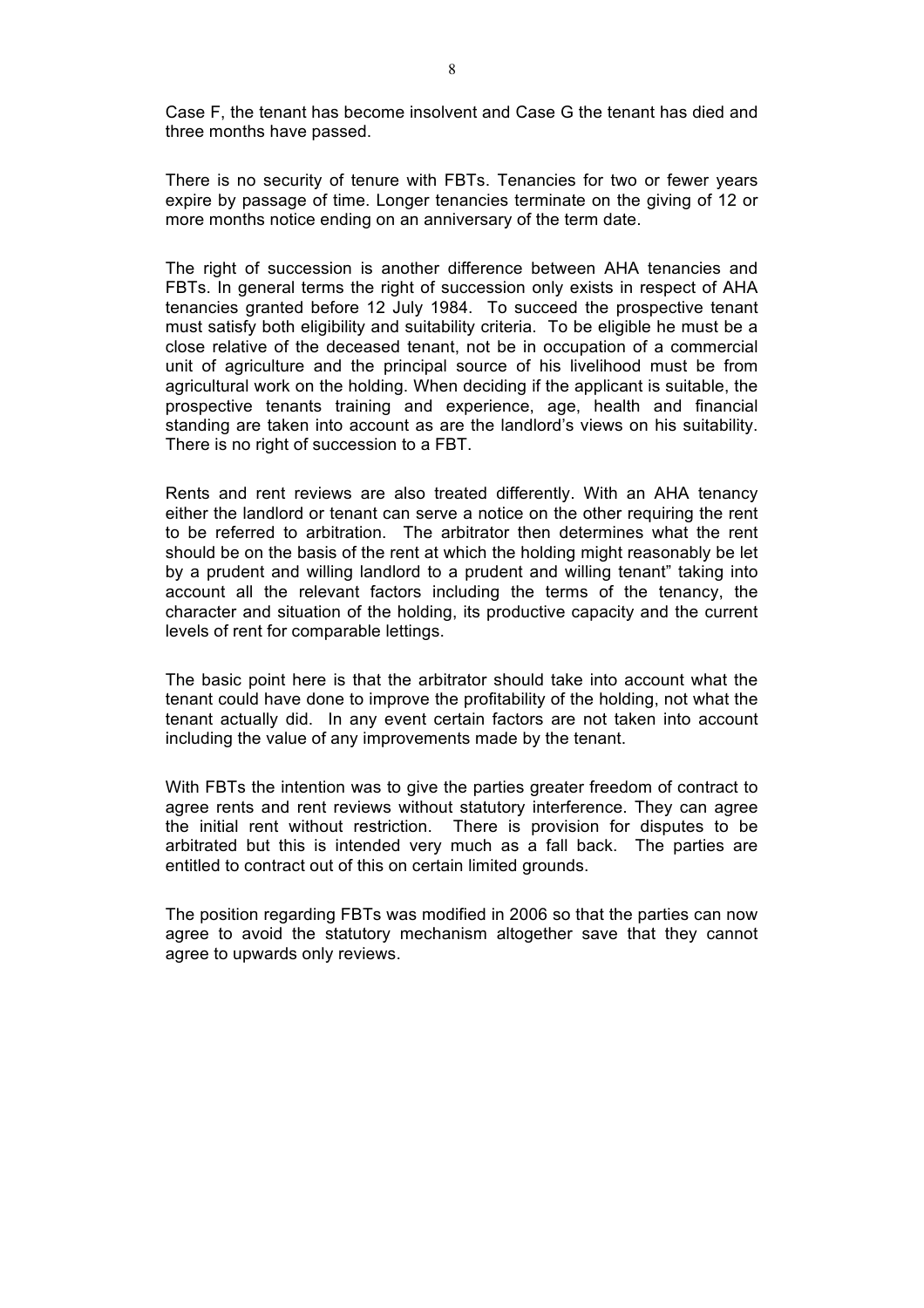### *12. Under the CAP subsidy regime, how is the relationship between land lord and tenant regulated?*

As is the case across the EU, to claim Pillar 1 payments the person must be a farmer and must hold SPS entitlements. He must have an eligible hectare of land for each entitlement he claims payment on and the land must be at his disposal on the relevant day (usually 15 May) of the scheme year.

To qualify for payment the farmer must respect the specified Statutory Management Requirements and must keep the land in Good Agricultural and Environmental Condition.

A farmer is defined under Council Regulation (EC) No 73/2009 as person who carries out an agricultural activity 'agricultural activity' means the production, rearing or growing of agricultural products including harvesting, milking, breeding animals and keeping animals for farming purposes, or maintaining the land in good agricultural and environmental condition.

The rules concerning Pillar 2 agri environment scheme payments are conceptually rather different to those concerning single payment.

Art 39 of Council Regulation 1689/2005 states.

*Agri Environment payments shall be granted to farmers who make on a voluntary basis agri environment commitments. Where duly justified to achieve environmental objectives agri environment payments may be granted to other land managers* 

The word "farmer" is not defined in the Regulation; however there is a general obligation in art 2 to ensure consistency with measures implemented under direct and other support schemes of the CAP.

As such it is for the Member State which comes up with such schemes as it thinks appropriate and then seek approval from the Commission. Accordingly it is the Member State, not the EU legislators that set the rules.

In England and Wales it has been common practice for the landlord to claim the Pillar 2 agri environment payment and for tenant to claim the Pillar 1 Single Payment.

Over the years this practice has proved satisfactory for both parties. The tenant who actually produces the food is supported, and the landowner who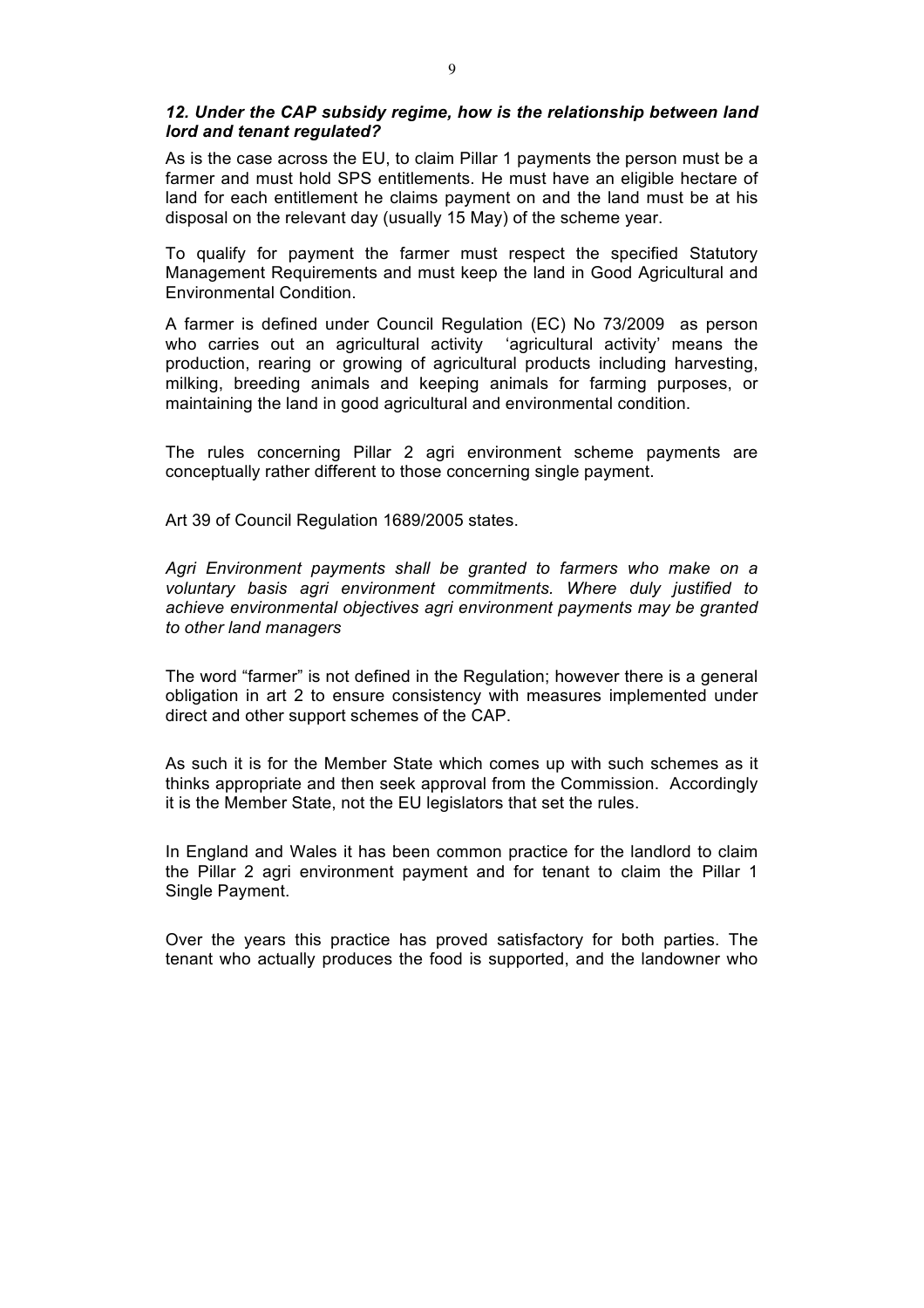protects the environment is rewarded for his efforts. However in recent months this has been challenged by the EU Court of Auditors.

The Court of Auditors exists to ensure the proper allocation of EU funds, the disbursement of those funds and the propriety of accounting procedures. Each year it produces a report on these issues.

In its report for 2006, the Court stated, at paragraph 5.21, in its comments on the administration of the CAP that:-

*The UK authorities consider that, depending on the terms of the letting agreement, landlords may qualify for SPS and/or rural development aid for land let to and farmed by the lessee. According to EU law however, only the farmer, i.e. the person disposing of the land and exercising an agricultural activity on the land is entitled to SPS payments and rural development aid* 

In its response the Commission said, at paragraph 5.21:-

*The Commission shares the Courts interpretation of the relevant EU law.* 

*One eligibility condition is to exercise an agricultural activity.*

*The Member States have to identify who is considered as active farmers (having the right for entitlements). If the landlord bears the economic risk of the farming activity, it is not excluded to consider him exercising an agricultural activity'.*

As a result the practice of "dual claiming" is under threat. It will probably result only the tenant, as the actual farmer, being able to claim the payments. The likely result is less protection for the environment and agreements having to be modified so that the changes are reflected in changes to the rent.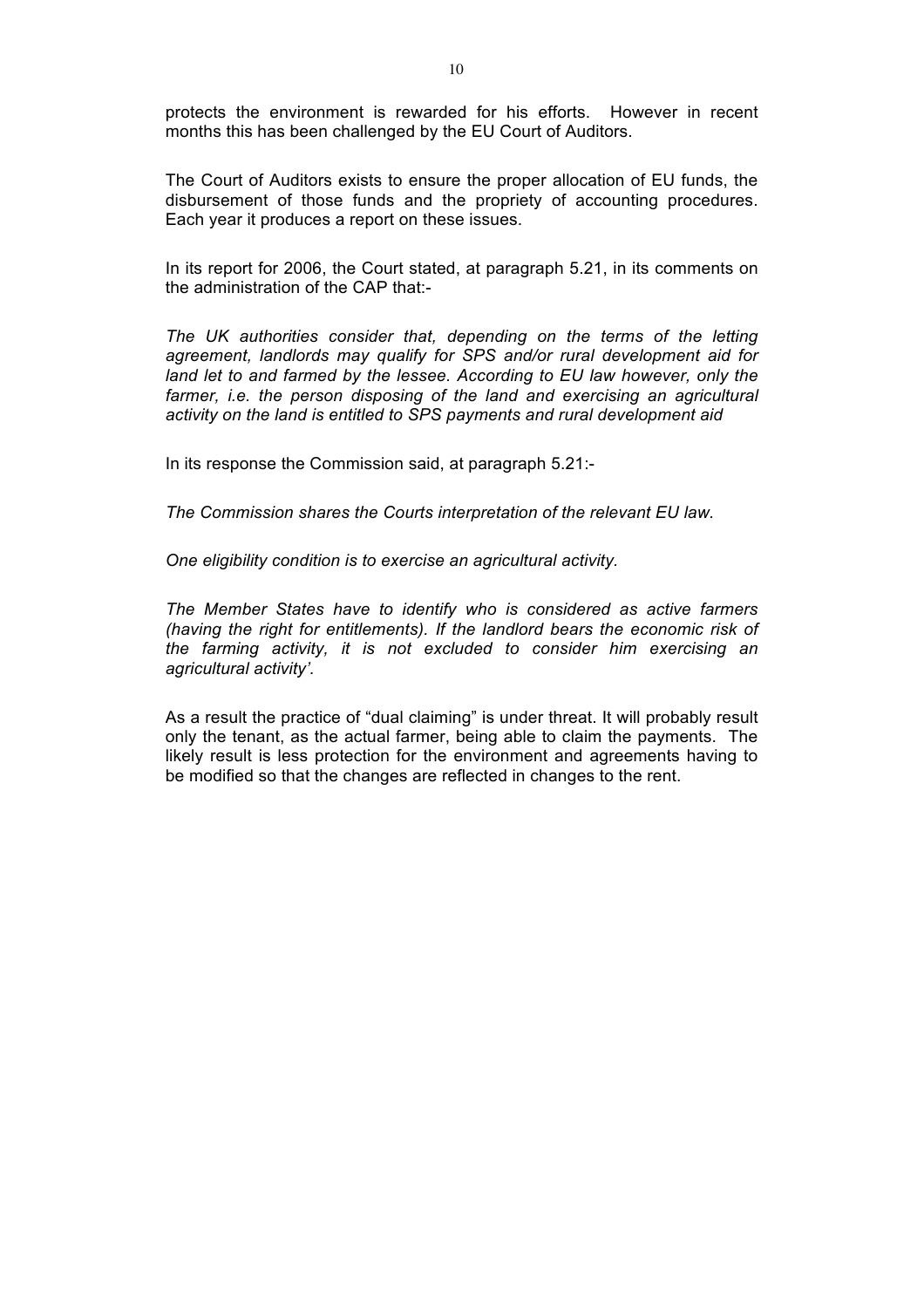# **PART II**

## **A. Rural Business Law**

# *13. Are there political instruments for the development of rural areas?*

No.

# *14. Is rural development part of your country´s regional development programmes?*

Not specifically so. The current government is hostile to the concept of regions, and many regional administrative structures have been abolished in the last year.

In England there is the Regional Growth Fund (RGF). This is a £1.4bn fund operating from 2011 to 2014. Its stated aim is to support projects and programmes that lever in private sector investment so as to create economic growth and sustainable employment. It has a particular aim of helping those areas and communities currently dependent on the public sector to make the transition to sustainable private sector-led growth. .

Decisions regarding support and prioritisation are made by a ministerial group chaired by the Deputy Prime Minister and which includes the Secretary of State for the Environment Food and Rural Affairs, which should ensure that rural development is given some consideration.

## *15. In scarcely settled regions, are there specific models for supporting viability of villages and population?*

There are no specific models.

### *16. Is sustainability an objective for land use planning in rural areas?*

Sustainable development is a general objective of the land use planning system. S. 39 of the Planning and Compulsory Purchase Act 2004 requires Local Planning Authorities to "have regard to the objective of contributing to the achievement of sustainable development" when preparing their development plans.

As noted above the National Planning Policy Framework requires that planning policies should support sustainable economic growth in rural areas by taking a positive approach to new development

### **B. Nature Conservation and Rural Business**

### *17. Nature conservation areas are often created on state-owned land. In your country, can agricultural land or other land in economic rural use be taken for conservation purposes?*

There is very little land owned by the state for conservation purposes. There are laws that permit the state to compulsorily acquire land when the owner has failed to conserve it, but they are very rarely used.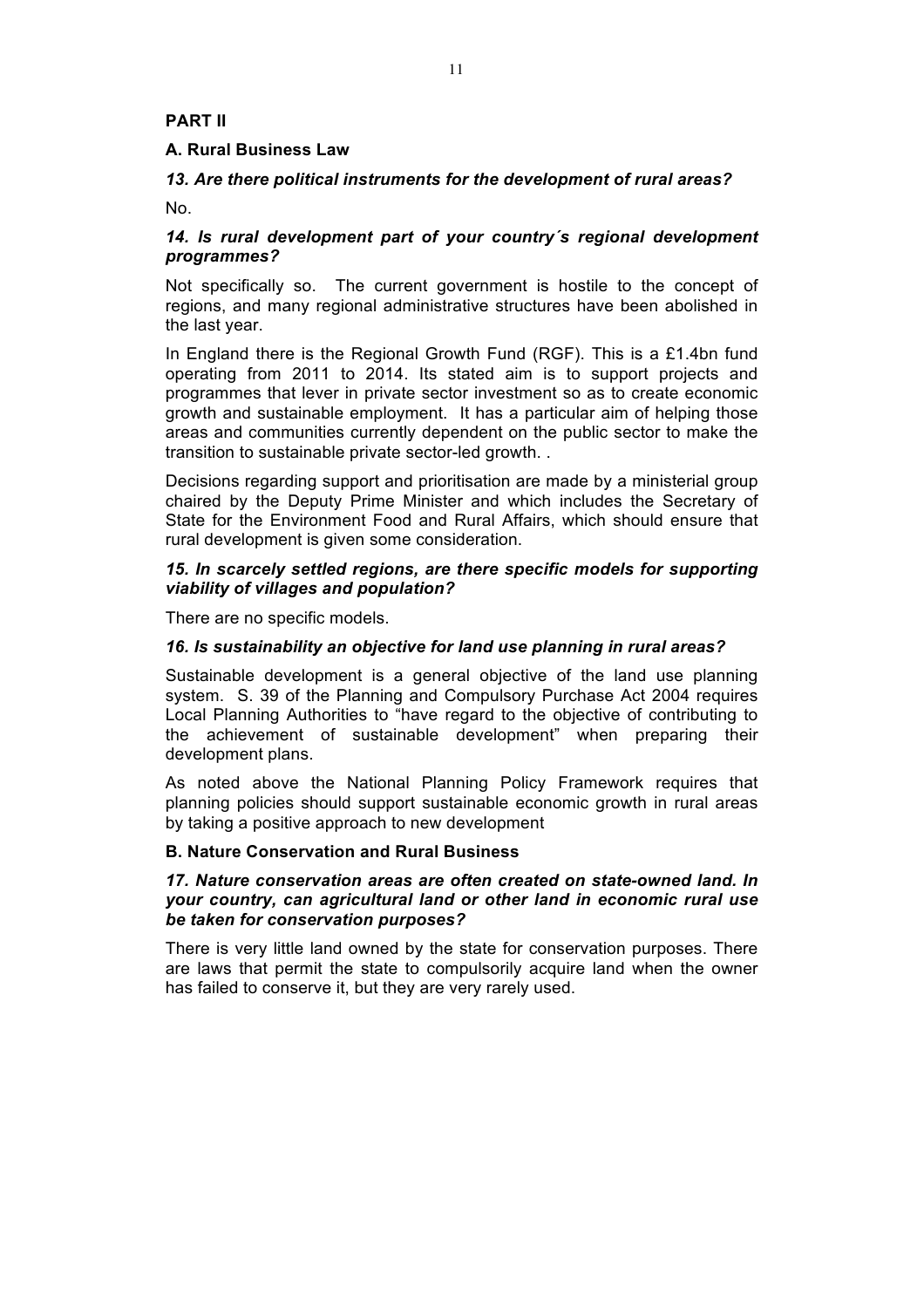There are, however, a number of ways in which areas of land can be designated for conservation purposes and within the area concerned, a variety of restrictions on the activities which may be carried out apply.

### **SSSIs**

Sites of Special Scientific Interest (SSSIs) are the designation having the biggest impact.

There are over 5,000 SSSIs in England and Wales, between them covering well over 1 million hectares. Although they were first introduced in 1949, their purposes have changed significantly over the years. Having begun as little more than a material consideration when determining planning applications, they now serve to protect areas which are deemed to be particularly important in conservation terms by ensuring the landowners are made aware of the important features and preventing operations which are likely to damage those features going ahead unless the consent of the relevant conservation body, Natural England or the Countryside Council for Wales, has given its consent.

The law concerning SSSIs is now found in sections 28 – 28R of the Wildlife and Countryside Act 1981, as amended by the Countryside and Rights of Way Act 2000.

The relevant conservation body is obliged to notify as SSSIs those areas which are, in the body's opinion, of special interest by reason of their flora, fauna or geological or physiographical features. The notification must be given to the local planning authority, every owner and occupier of the land and the Secretary of State. In addition the notification must be published in at least one local newspaper circulating in the area in which the land is situated.

The notification must specify a time (being not less than 3 months from the date of the giving of notification) within which any representations or objections concerning notification must be made.

The notification must also include 3 specific pieces of information:-

- 1. the flora, fauna or geological or physiographical features by which the land is of special interest;
- 2. any operations appearing to the conservation body to be likely to damage the flora or fauna or those features ("OLDs");
- 3. a statement of the conservation body's views about the management of the land (the "VAM" statement)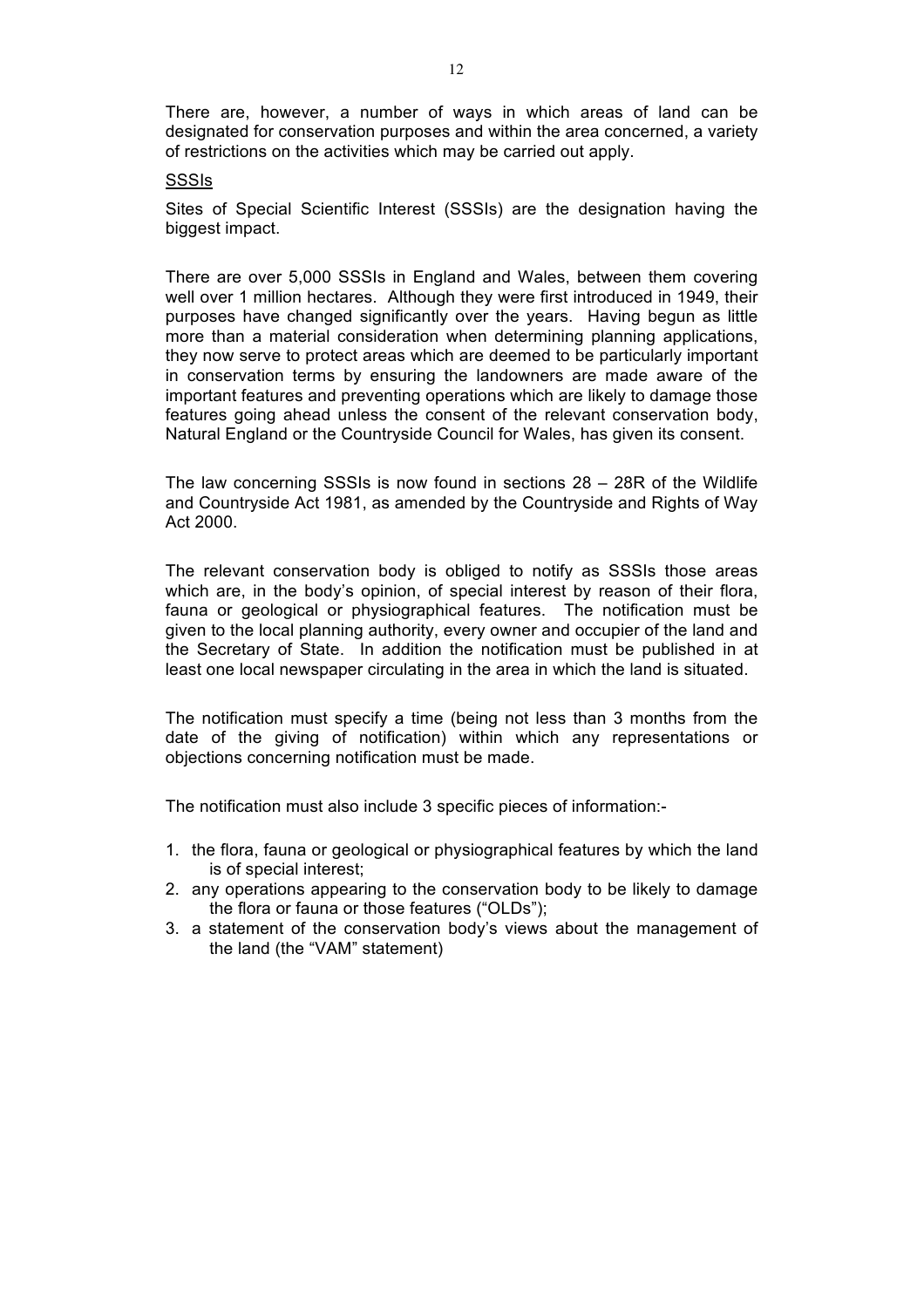Once a notification has been given the conservation body has 9 months within which to either withdraw or confirm it.

A notification is a local land charge, meaning that anyone acquiring the land will be made aware of the designation.

This period is to allow the conservation body time within which to consider the representations received. The notification may be confirmed with modifications but these may not extend the area of the SSSI nor add to the list of OLDs.

The Act does not provide a right of appeal. As such any challenge to a designation must be by way of Judicial Review. However, the courts have always taken the view that it is the conservation bodies which are charged with discerning whether the features on a particular site are sufficiently "special" and so have refused to substitute their own views on the conservation needs for those of the bodies. R. (Aggregate Industries UK Ltd) v English Nature (2002)

The decision whether or not to designate a particular site is made in accordance with the "guidelines for the selection of biological SSSIs" produced by the Joint Nature Conservation Council. However the status is significant. As guidelines, they can be departed from in appropriate circumstances: R. (Boyd) v English Nature (2003)

Challenges may be possible on procedural grounds particularly if there has been inadequate consultation or consideration between notification and confirmation.

However, the statutory procedure has been held to be compliant with the requirements of the Human Rights Act 1998 and the European Convention on Human Rights: R. (Aggregate Industries UK Ltd) v English Nature.

The control of operations likely to damage ("OLDSs") is the principal way in which SSSIs are protected. Under section 28E the owner or occupier of any land included in a SSSI must not "carry out, or cause or permit to be carried out," any OLD unless notification of a proposal to carry out the operation has been given to the conservation body and the body has given its consent.

This consent may either be express, in response to a specific application, or the operation may be authorised under a management agreement entered into with the relevant conservation body.

It is increasingly the case that management agreements cover a whole range of issues concerning the management of the land, not just the giving of consents to OLDs.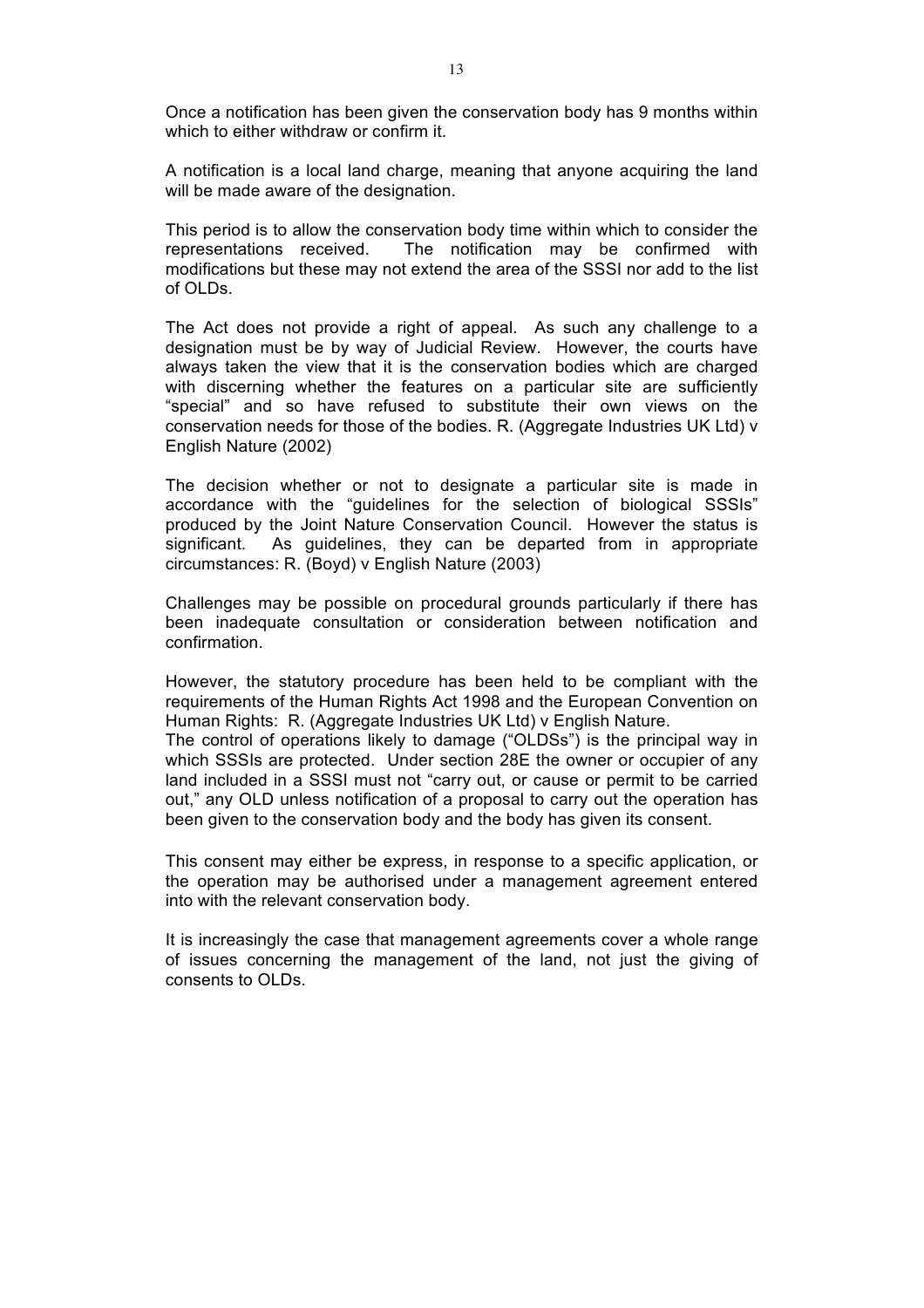So as to ensure more positive management of the SSSI, the conservation body can, under s.28J, make a management scheme for conserving or restoring the site. The owners and occupiers must be consulted before it is confirmed.

If it appears to the conservation body the owner or occupier is not giving effect to the requirements of the management scheme and that as a result the special features of the site are not being satisfactorily restored or conserved it may serve a management notice under s. 28K.

A management notice requires the person on who it is served to do such things as it requires before the dates specified.

However, no notice may be served unless it is satisfied that it cannot conclude an agreement on reasonable terms with the owner or occupier as to the management of the land in accordance with the scheme.

Any person served with a management notice may appeal to the Secretary of State under s. 28L.

Statutory Undertakers, referred to as "s.28G authorities" have a number of specific duties and obligations in respect of SSSIs that differ from those of conventional owners and occupiers. Reference should be made to the Act for further details.

#### NATIONAL PARKS

National Parks were introduced by the National Parks and Access to the Countryside Act 1949. Nevertheless, much of the law concerning their functions and administration is found in other legislation, primarily the Wildlife and Countryside Act 1981 and the Environment Act 1995.

The purposes of a national park are as follows. "Conserving and enhancing the natural beauty, wildlife and cultural heritage" of the area concerned and "promoting opportunities for the understanding and enjoyment" of their special qualities.

As may be assumed, these twin objectives can come into conflict. Recreation is not always compatible with conservation. Walkers let alone horse riders and trail bikers can cause immense harm to biodiversity. In the event of a direct conflict between amenity and conservation, greater weight is to be given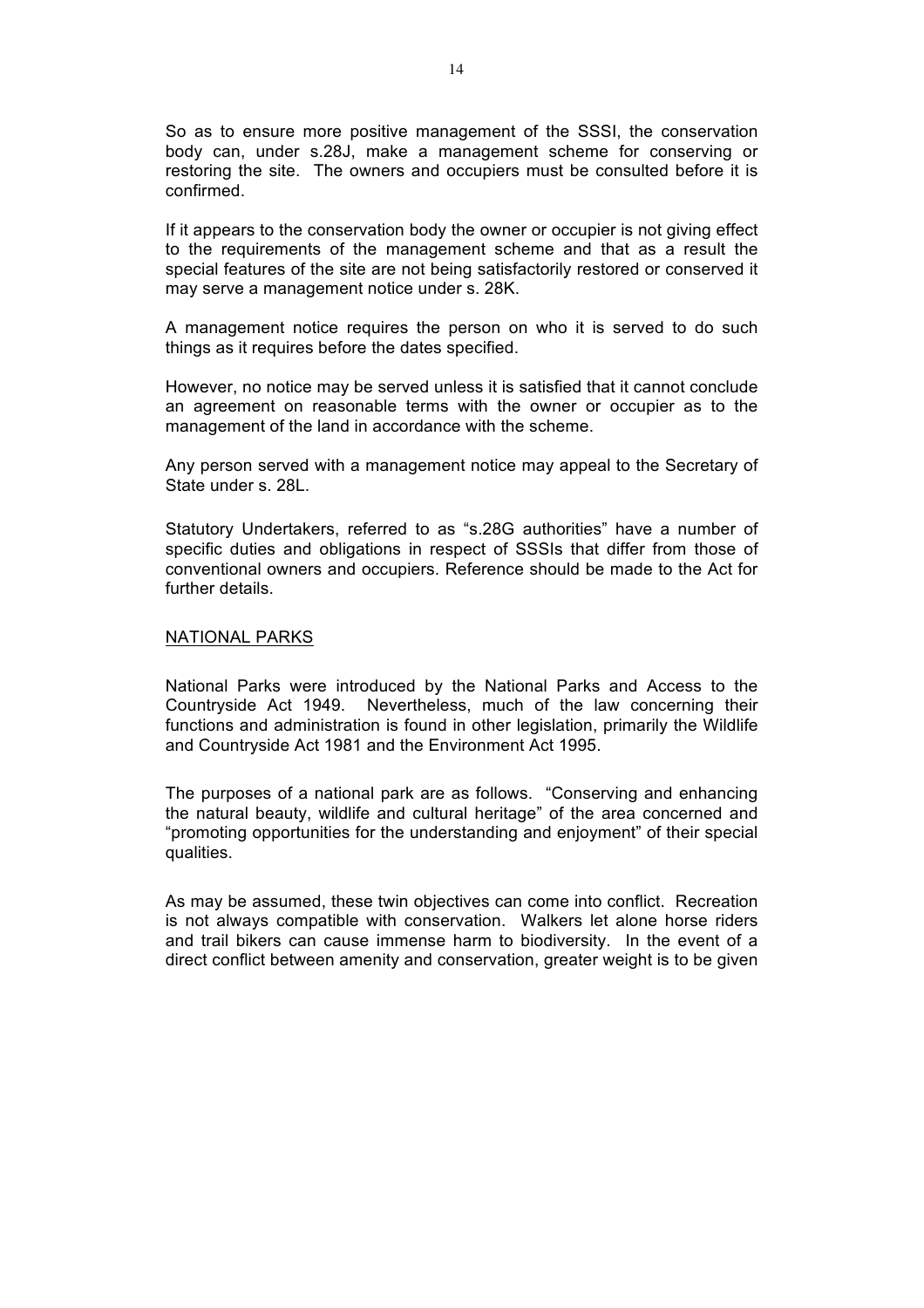National parks are designated by the same conservation bodies as are responsible for designating SSSIs. An area may be designated a national park if it appears to the conservation body that by reason of

- (a) their natural beauty;
- (b) the opportunities they afford for open-air recreation, having regard both to their character and to their position in relation to centres of population,

it is especially desirable that the necessary measures shall be taken for the purposes mentioned.

Following Meyrick Estate Management Limited v Secretary of State for the Environment, Food and Rural Affairs (2005). The definition of "natural beauty" was elaborated upon. The concern was that the phrase did not allow areas such as managed parklands to be included.

Accordingly, the following new section was added.

Natural England may –

- (a) when applying sub-section  $(2)(a)$  in relation to an area, take into account its wildlife and cultural heritage,
- (b) when applying sub-section (2) (b) in relation to that area, take into account the extent to which it is possible to promote opportunities for the understanding and enjoyment of its special qualities by the public.

National Parks are administered by National Park Authorities. The rules governing their administration are contained in the Environment Act 1995.

The members of a national park board are made up of a combination of local authority and ministerial appointments. Each board has between 15 – 30 members.

The main impact of national park status for those living and working in a relevant area is the differences with the planning system. The national park is the local planning authority for its area.

Lord Sandford's report of the National Park Policies Review Committee.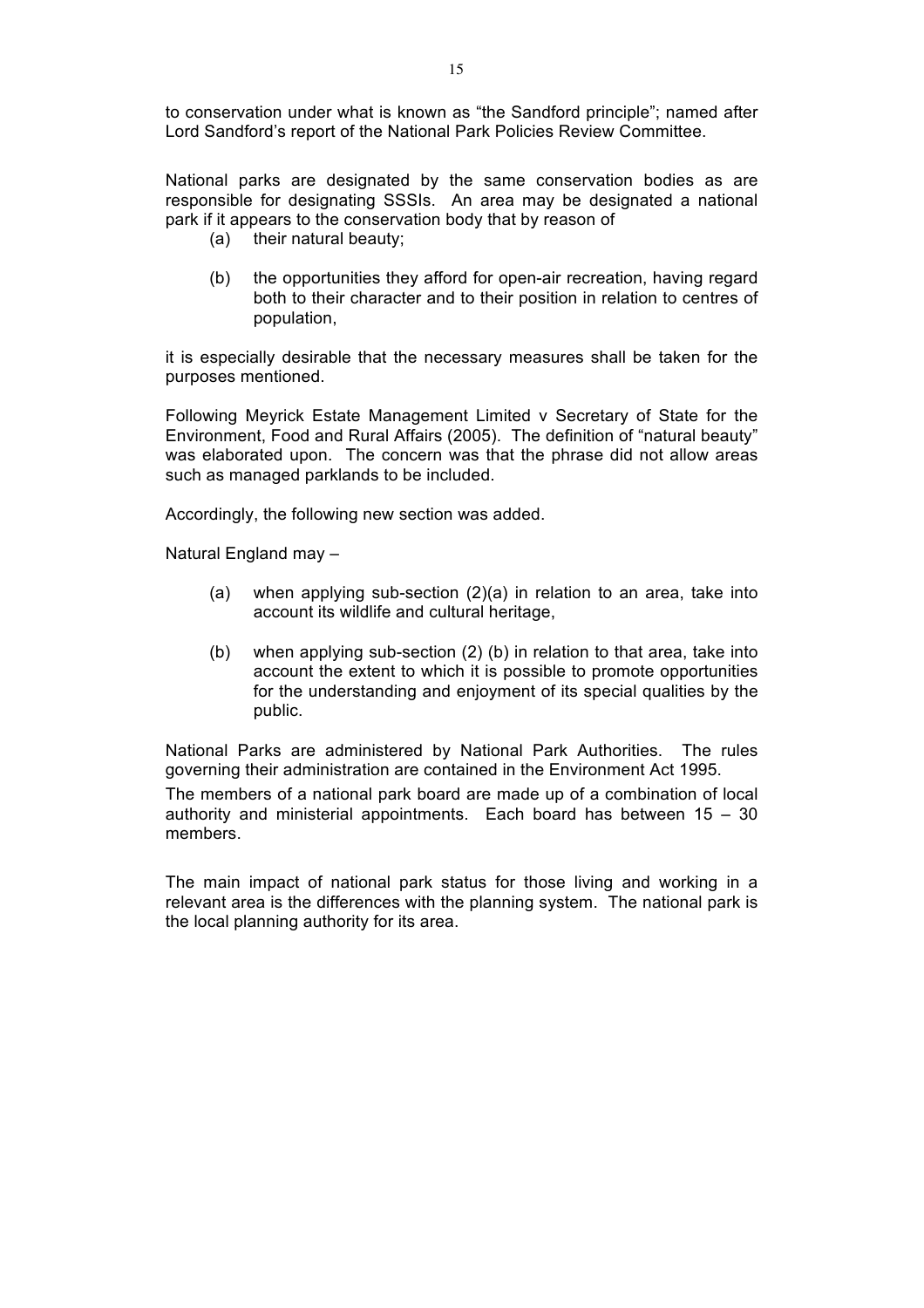As such, the authority is entitled to prepare its own planning policies which will inevitably be much more restrictive than those which exist in respect of other rural areas.

Moreover, the permitted development rules do not apply in the same way in a national park.

Each national park has its own national park management plan the purpose of which is to "formulate its policy for the management of the relevant park and the carrying out of its functions in relation to that park. The plan must be reviewed every 5 years.

Further controls apply in respect of agricultural activities. Under the Wildlife and Countryside Act 1981 it is an offence to plough the land, convert it into agricultural land or carry out on it other agricultural or forestry operations which have been specified as likely to affect its character or appearance.

These restrictions do not apply if the park authority has given its consent or if the land in question has been agricultural land within the last 20 years.

A National Park Authority also has the power to make byelaws. These can be for: the preservation of order, the prevention of damage to the land or waterways or anything thereon or therein and for securing that the persons resorting thereto will so behave themselves as to avoid undue interference with the enjoyment of the land or waterway by other persons.

The byelaws must be confirmed by the Minister in the same way as with other byelaw-making powers.

AREAS OF OUTSTANDING NATURAL BEAUTY "AONBs"

An AONB is an area which is outside a National Parks but which is of such outstanding natural beauty that it is desirable that special protective measures should apply to it.

The relevant law is set out in Part IV of the Countryside and Rights of Way Act 2000.

AONBs are, as a result of the 2000 Act very similar to national parks. The principle difference is that in an AONB, the local authorities retain the bulk of their powers rather than them being transferred to some separate authority.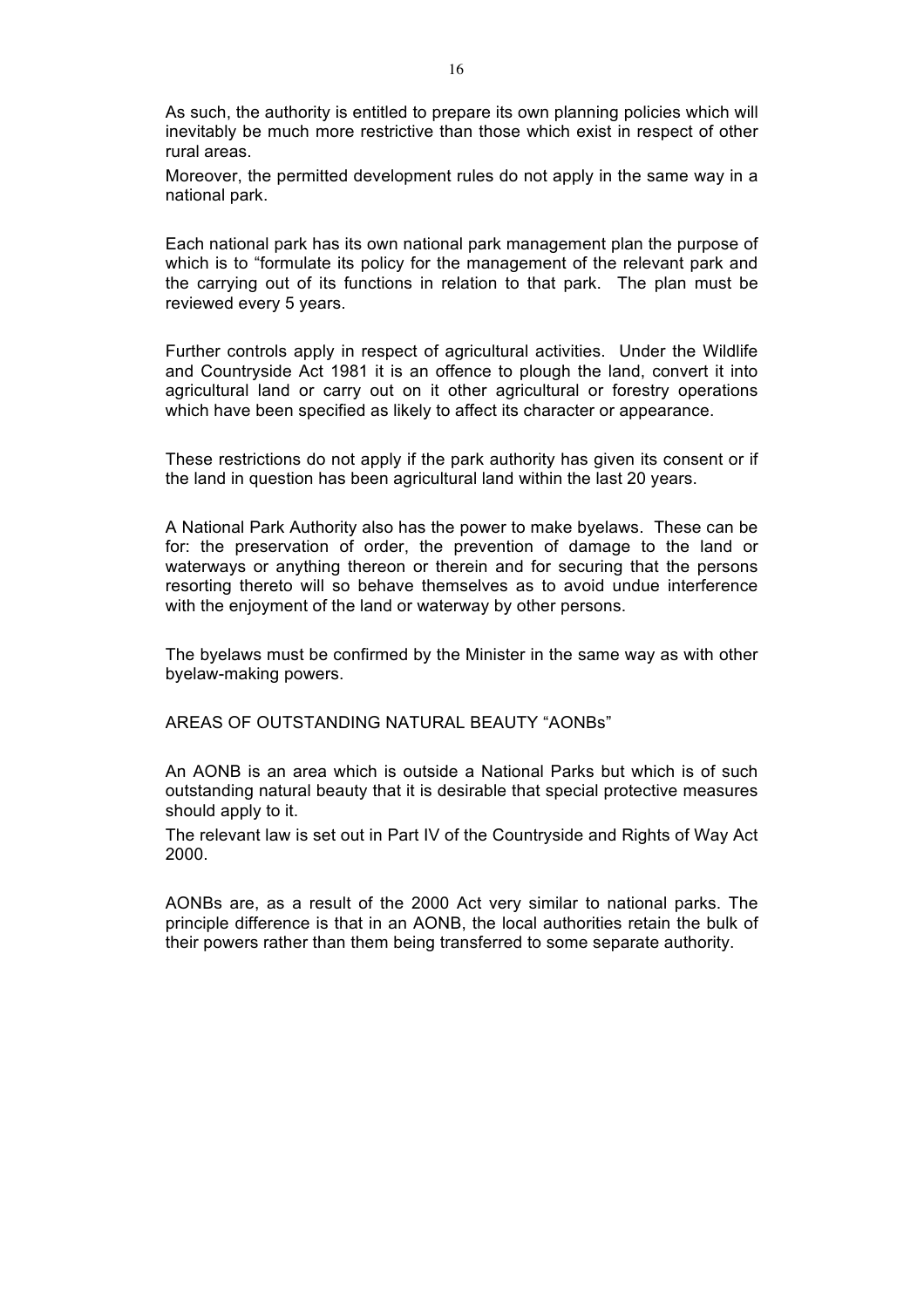AONBs are designated by the two national conservation bodies. When doing so they are obliged to consult with all the local authorities in the areas concerned. The designation only comes in effect once it has been confirmed by the Secretary of State or National Assembly as the case may be.

The significance of an AONB is the impact it has on a number of public authorities.

The national conservation bodies have similar duties to those which apply in national parks. They give advice on development matters, and are to be consulted on the development plan, access agreements and access orders.

More generally, a number of public bodies including Government ministers, statutory undertakers, and local authorities are obliged when exercising or performing any public function in relation to, or so as to affect land in an AONB to have regard to the purpose of conserving and enhancing the AONB. This clearly means that controls may be imposed on land outside an AONB if there will be an effect on the land inside.

The Secretary of State or the Welsh Assembly Government may establish a Conservation Board to carry out certain functions within an AONB. The relevant national conservation body must be consulted as must all the local authorities in the area. The Board can only be created if the majority of local authorities agree.

At least 40% of the board members must come from authorities within the AONB.

A board may be given various functions carried out by local authorities, or those functions may become exercisable concurrently by the local authority and the board. These functions may not include the majority of powers under the Planning Acts.

The general purpose of a board is to have regard to

- (a) the purpose of conserving and enhancing the natural beauty of the AONB, and
- (b) the purpose of increasing the understanding of and enjoyment of the special qualities of the AONB,

but if it appears to the board that there is a conflict between those purposes, they are to attach greater weight to the purposes mentioned in paragraph (a).

A board has the power to do anything which in its opinion is calculated to facilitate or is conducive or incidental to the accomplishment of these purposes mentioned above. However it cannot do anything which contravene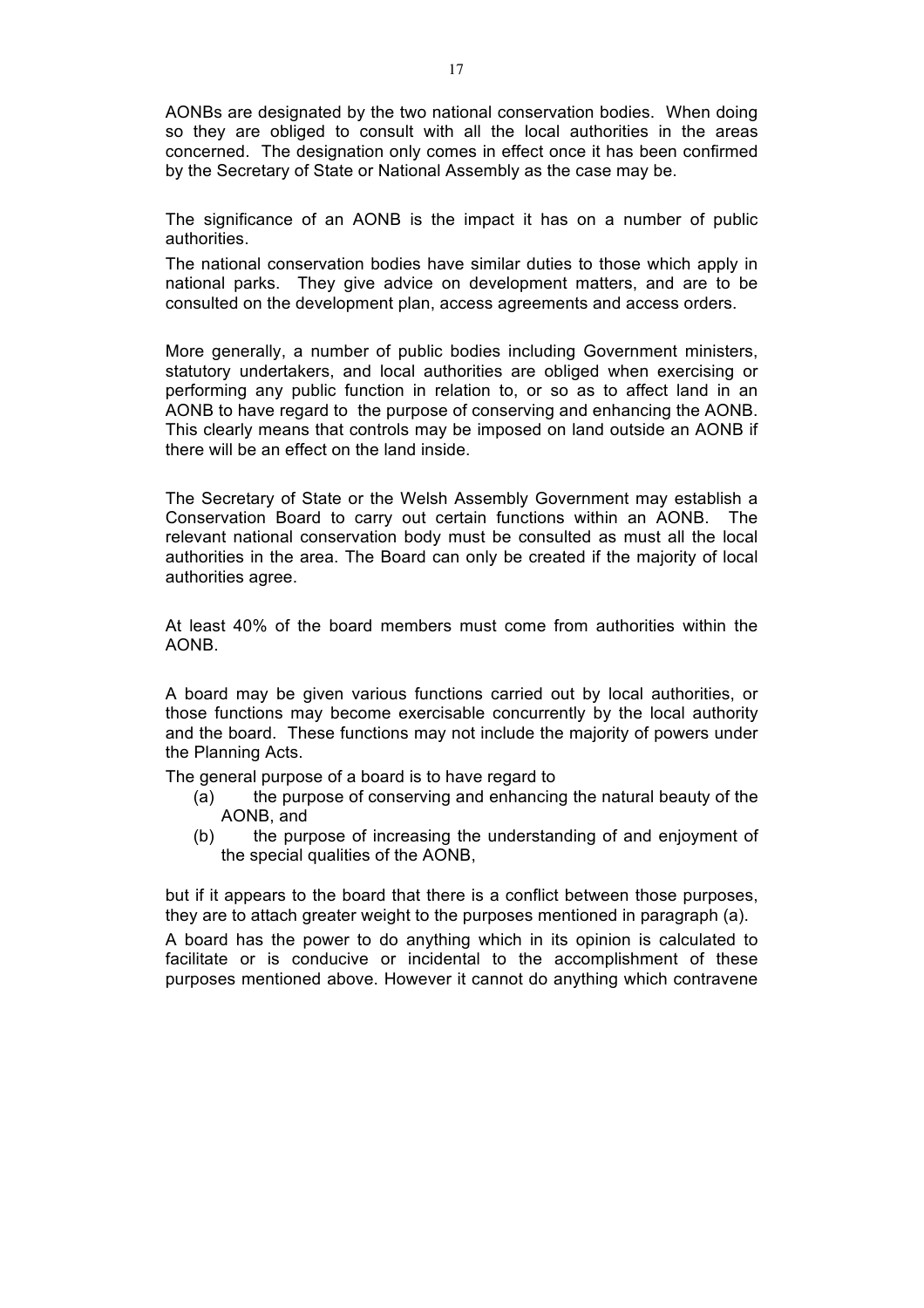any restriction or raise money whether by borrowing or otherwise except as specifically authorised.

Every board is required to prepare a management plan which formulates their policy for the management of their AONB and for the carrying out of their functions in relation to it.

If there is no board, the plan is produced by the relevant local authority. The relevant local authority is either the authority which covers the whole area or, if a number of authorities cover it, all those authorities acting jointly.

An AONB management plan does not have any statutory force, but it will be a material consideration for planning purposes, and public bodies will be required to have regard to it when discharging their duty to have regard to conserving and enhancing the natural beauty of an area.

## **18. Old villages often have a cultural value which may invite for tourism and other business, Has this approach relevance for your regional policies or land use planning?**

The cultural and economic value of old villages would be relevant material considerations for land use planning purposes, but the weight given to those factors would depend on the circumstances.

## **19. Tourism in natural areas may affect and harm natural values but bring improvement for local economies. What kind of balancing instruments does your system provide for**?

As discussed above in a National Park what is known as "the Sandford principle" applies. This holds that in the event of a direct conflict between amenity and conservation, greater weight is to be given to conservation. The full principle is as follows:-

*"National Park Authorities can do much to reconcile public enjoyment with the preservation of natural beauty by good planning and management and the main emphasis must continue to be on this approach wherever possible. But even so, there will be situations where the two purposes are irreconcilable. Where this happens, priority must be given to the conservation of natural beauty."*

### *20. Are there any restraining factors available? Is there a distinction between natural forests (involving values of biodiversity) and economic forests?*

There is no distinction; until very recently forests had almost no economic use and so there was no policy issue to consider. Nowadays the emphasis is put on the multi functionality of forests. In general a forest which is managed so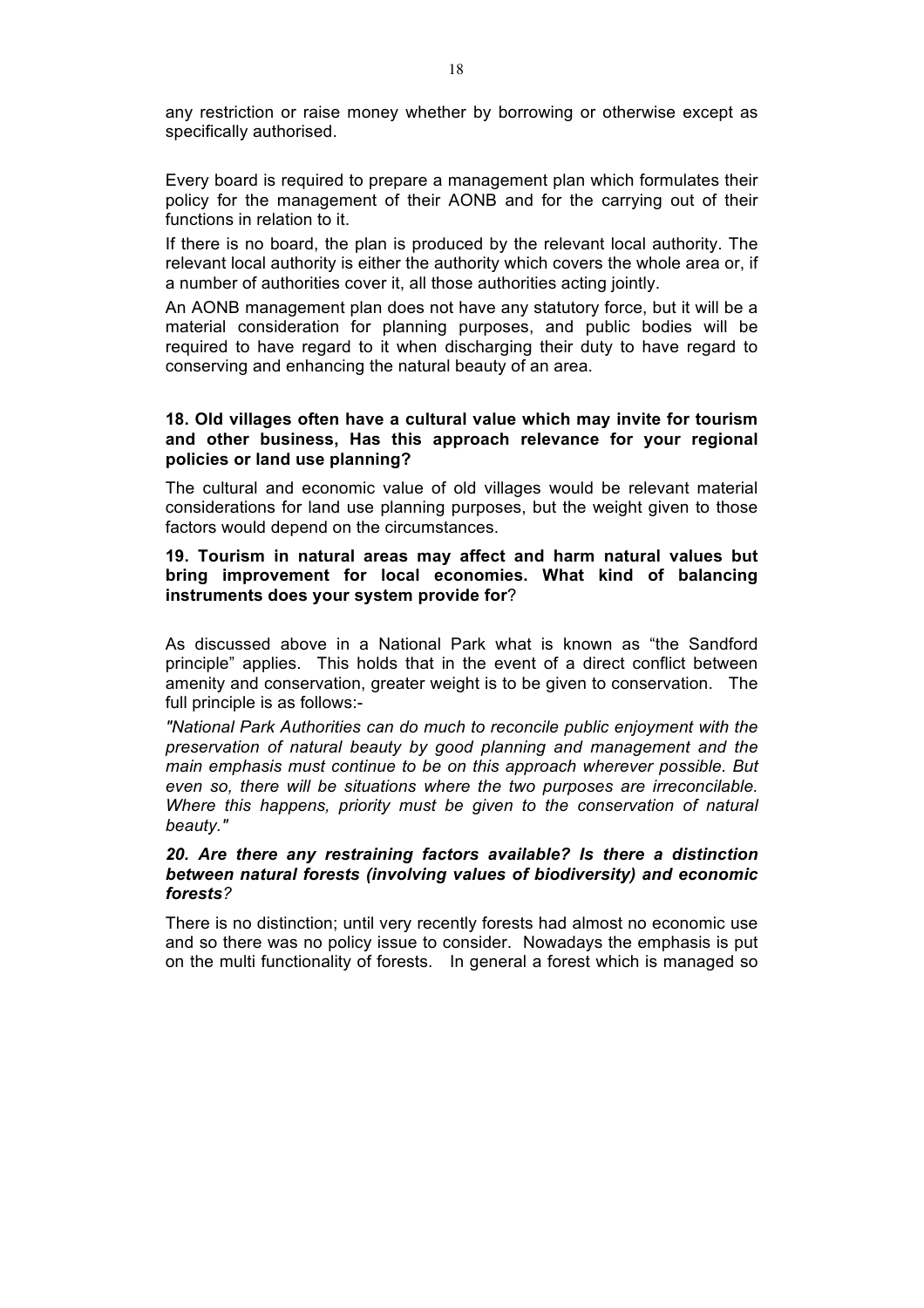as generate a financial return for its owner will provide a variety of environmental benefits too.

*21. Is it possible for rural land owners to enter agreements with nature conservation authorities in order to limit damage caused by their land use (land use restrictions involving temporary compensation)?* 

Yes. They are as follows:-

Environmental Stewardship

Environmental Stewardship is co-financed by the CAP and Member State. There are three forms of Environmental Stewardship:-

- Entry Level Stewardship (ELS)
- Organic Entry Level Stewardship (OELS)
- Higher Level Stewardship (HLS)

ELS is the basic scheme open to all farmers and land managers in England. ELS agreements are for five years. Around 60% of England's agricultural land is now covered by the scheme. .

ELS operates on a simple points system. In general the farmer must achieve 30 points per ha The points are based on a number of different environmental management options, suitable for most farm types such as hedgerow management, providing wild bird cover and creating buffer strips.

In return for the farmer receives £30 per hectare, per year, for the whole farm (a lower rate applies to larger parcels of land above the Moorland Line).

So long as the points target is met, the scheme conditions satisfied and the agreed options delivered funding is automatic.

OELS is the organic strand of ELS. It is geared to organic and organic/conventional mixed farming systems, and is open to all farmers registered with an organic inspections body that are not in an existing organic aid scheme.

There are specific uplands variations of both ELS and OELS.

HLS involves more complex types of management. Applications are assessed against specific local targets and agreements will be offered where they meet these targets for wildlife, landscape, the historic environment and resource protection and represent good value for money. Outside these areas, we will consider all other applications depending upon the current national priorities and features present on the particular holding.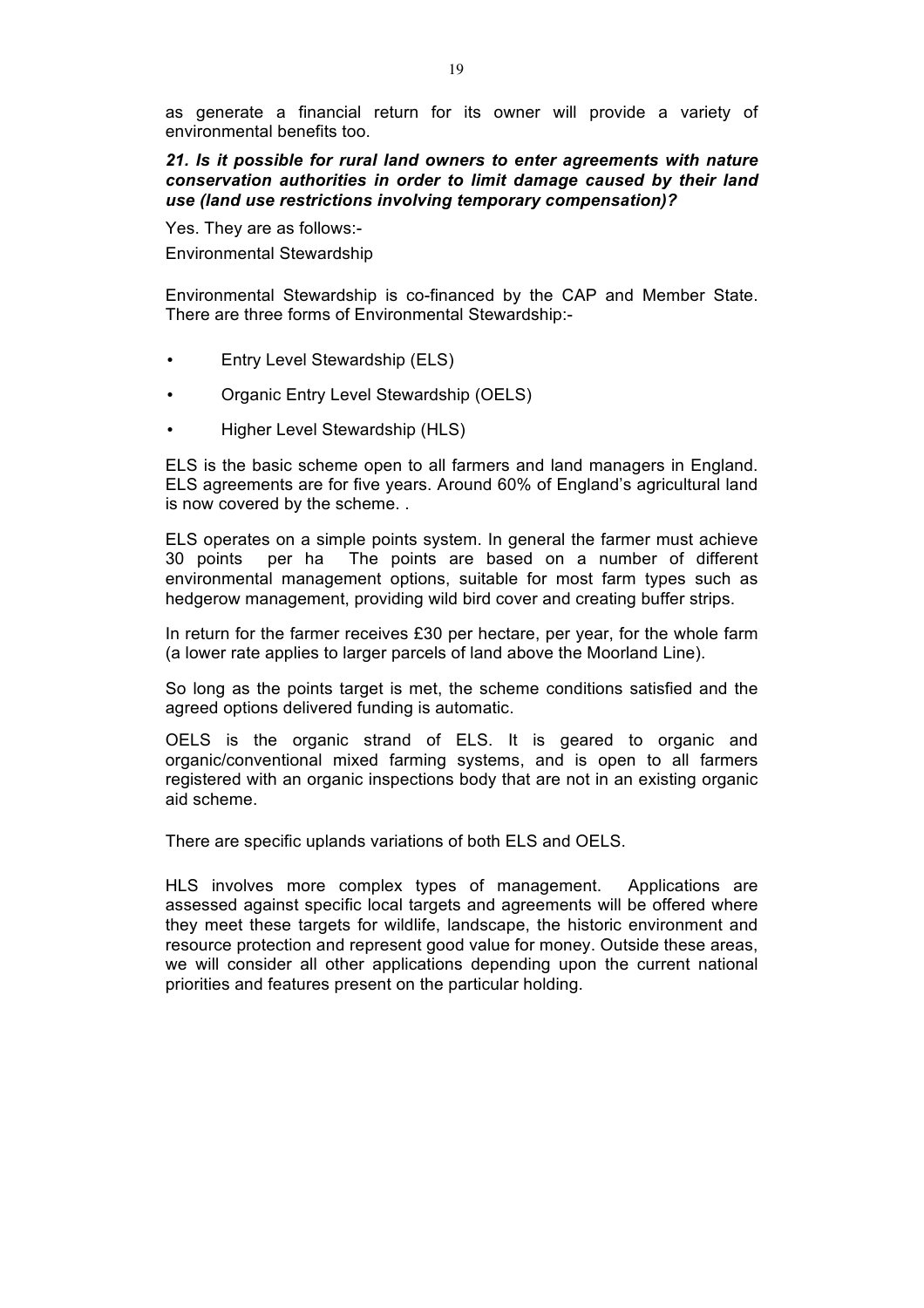The scheme is currently being targeted in 110 areas across England.

### **C. Land Use and Development**

*22. The EU and also other international organisations support regional development. The EU has several development programmes with financial support (e.g. Life).– Please give a short report about the importance and content of these instruments for your country and its regions.*

LIFE is probably the most significant programme outside the CAP. Its achievements under the various heads are as follows:-

Environment policy and governance – since 2009 eight projects have started in the UK representing a total commitment of E 16.4 million of which the EU contributed E8.1 million. The projects are focussing on sustainable building, coastal management, pollution control, and clean technologies. The beneficiaries are two NGOs two regional authorities one research institution and one professional organisation.

Nature and Biodiversity - Nine projects have been co-financed since 2009. These represent a total investment of  $E$ 26.0 million, of which the European Union will contribute €14.9 million. They are focussing predominantly on habitat conservation (active blanket bogs, "machair" coastline, alkaline and calcareous fens, etc.), but also of species (great bustard, lesser horseshoe bat, freshwater pearl mussel). These projects will be implemented by NGOs and one regional authority.

Information and Communication Since 2009 the European Commission has approved four projects under the Information and Communication component in the United Kingdom. These projects represent a total budget of €6.0 million, of which the European Union will contribute 50%. They have a foreseen duration of 27 to 37 months and will be implemented by two NGOs, one SME and one public enterprise.

The projects include: testing a 'one-stop-shop' approach for giving consumers advice about sustainable consumption of water and energy resources and improving stakeholder participation in farmland bird conservation via a variety of awareness raising initiatives.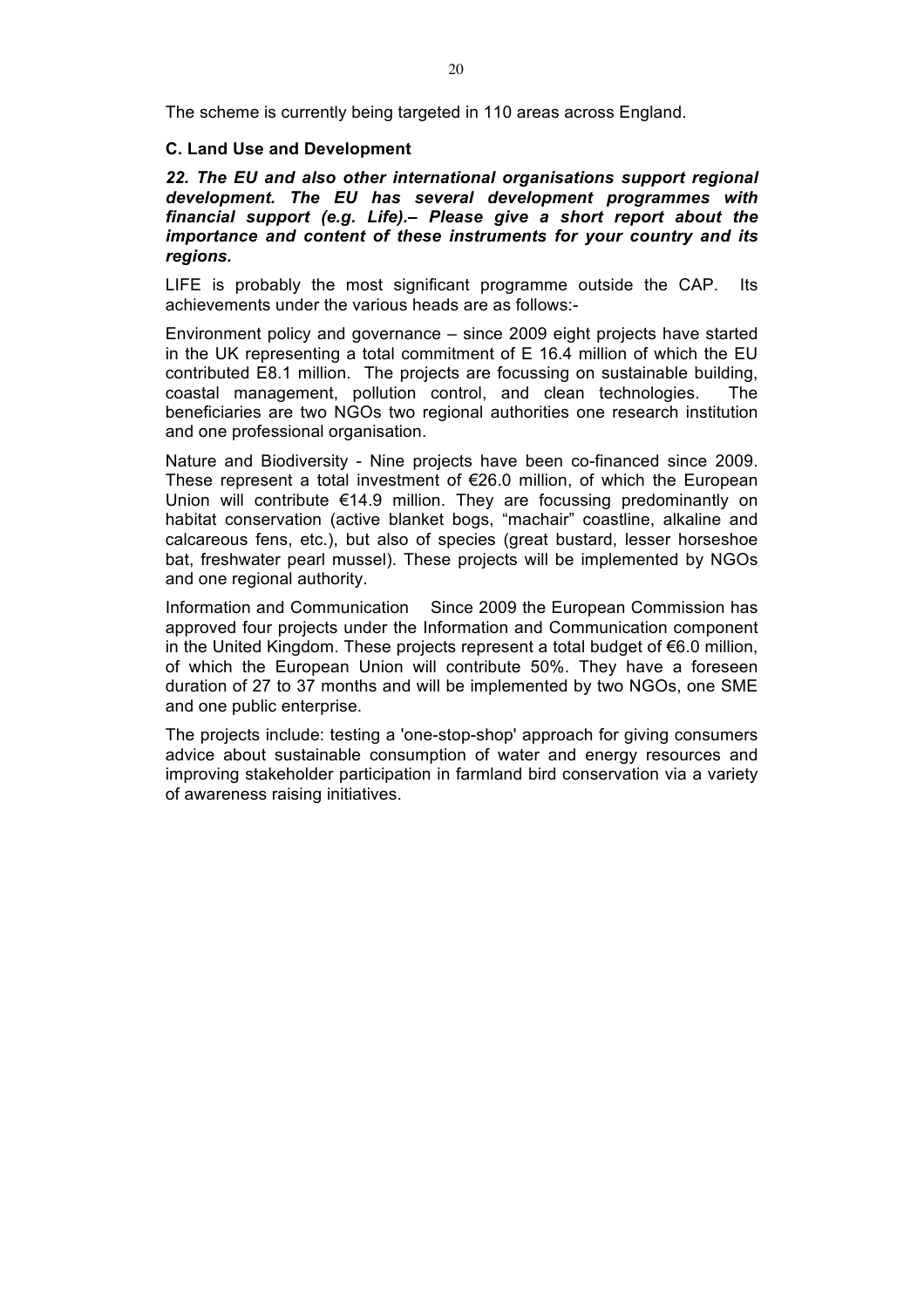*23. The EU Natura 2000 network supports and sets mechanisms especially for the protection of biotopes and sites. In what manner has this regulation been transposed and administrated in your country (especially art. 3 and 6 of the Habitat Directive 1992)?*

*Further protections apply if the site is designated a Special Protection Area (SPA) under the EU Birds Directive, or a Special Area of Conservation (SAC) under the EU Habitats Directive. Together these sites make up what is known as the Natura 2000 network.* 

Although SPAs and SACs are designated under very different procedures, once designated the way in which they are protected is very similar.

Designation does not, in itself, impose any direct restrictions or obligation on the owner or occupier. Rather the member state is required to implement measures to achieve certain objectives. In the UK this is done primarily through the use of SSSIs as explained above, subject to certain additional requirements under the Conservation (Natural Habitats) Regulations 2010, (the "Habitats Regs.")

The main difference between a Natura 2000 site and a conventional SSSI is in the way an application for consent to carry out certain OLDs are determined. The requirements are set out in Art 6 of the Habitats Directive.

If a person wants to carry out what is called a "plan or project" that is likely to have a significant effect on a Natura 2000 site, and which is not directly concerned with the management of the site, the conservation body must carry out an "appropriate assessment" of the impact on that site. Consent can only be given the body is satisfied that there will be no adverse impact on the integrity of the site.

What constitutes a "plan or project" has been held by the European Court to be capable of having a very wide definition. It is certainly the case that the UK conservation bodies interpret it very widely.

The requirements of an "appropriate assessment" were considered in the Waddenzee case (C-127/02) [2004]. This held that a site will not be adversely affected only if it can be shown that there is no serious scientific doubt that there will be no adverse effect. This effectively means that the person wanting to carry out a plan or project is obliged to prove a negative.

Of course there will be times when it will be necessary to allow a plan or project to go ahead even if doing so would have an adverse effect. Accordingly, the Secretary of State (not the conservation body) has the power to give consent in circumstances in which there are" imperative reasons of overriding public interest" ("IROPI"). In most cases these reasons can be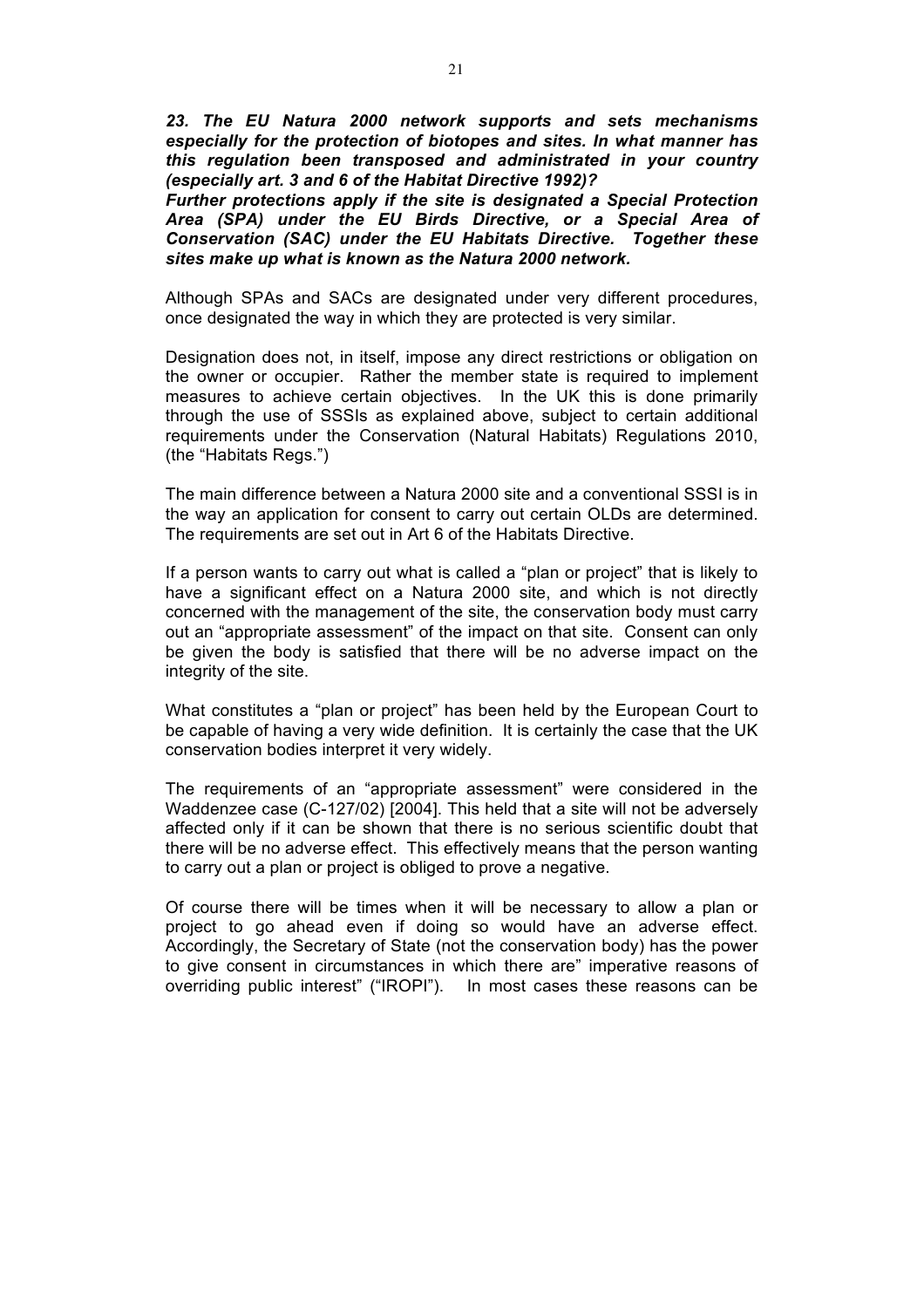social or economic, but in cases where there priority species or habitats present, the grounds are far more limited.

If IROPI does exist, the member state is required to create some additional habitat for what has been lost.

### *24. To what extent does your Natura 2000 list of designated areas cover land in agricultural use (including olive oil and wine areas)?*

This information is not available. The UK is approximately 24 m ha in size. Of which approximately 18m ha are agricultural land. 2. 8 m ha of the UK are designated SACs and 2.5m ha are designated SPAs.

It is not known how much of the agricultural land is covered by either a SAC or a SPA. Moreover in many cases a particular area of land will be covered by both designations.

## *25. Are there measures for the protection or reconstruction of natural sites damaged by forest fires?*

No

### *26. What instruments does your system provide for, in order to protect rural waters and natural areas against diffuse (non-spot) emissions caused by local activities?*

The controls on diffuse pollution can be divided into two classes: preventative measures and nitrate vulnerable zones

The main preventative measures are set out in The Water Resources (Control of Pollution) (Silage, slurry and Agricultural Fuel Oil) (England) Regulations 2010. These make it a criminal offence to posses or store slurry and silage other than in facilities that comply with the terms of the Regulations. Most of the requirements concern the design and location of the facilities.

A person who proposes to have custody or control of silage slurry or fuel storage area constructed or enlarged after the Regulations came into force is required to notify the Environment Agency 14 days before doing so.

All this applies whether or not any pollution incident actually occurs.

As elsewhere in EU, the eutrophication of surface and ground water is regulated by the terms of the Nitrates Directive. All member states were required to designate those zones in which nitrate levels are in danger of exceeding 50 mg/litre and those areas in which natural waters are showing signs of nitrate enrichment.

The UKs implementation of the Directive has been challenged twice before the European Court of Justice.

Firstly in R V Secretary of State for the Environment ex p Standley (1999) it was argued that that the UK Regulations transposing the Directive failed to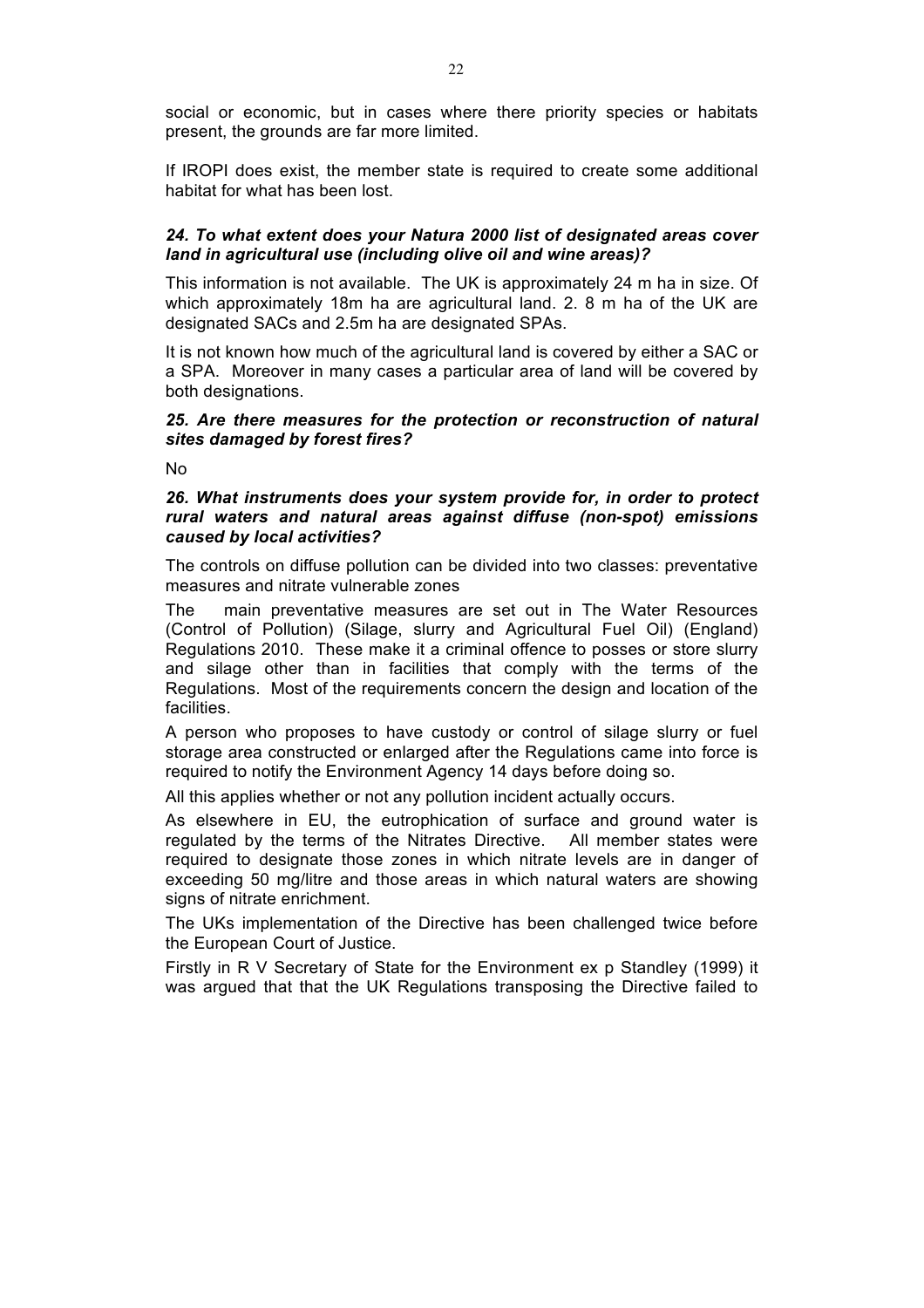take account of nitrate levels attributable to sources other than agriculture. This was disproportionate and discriminatory. The Court held otherwise; agriculture made a sufficient contribution to excess nitrate levels to justify the controls proposed.

In European Commission v UK (2000) the initial NVZ designations were held to be in breach because the UK had only considered the quality of drinking water that exceeded the limit, not all surface and groundwater.

Within the designated NVZs farmers are prohibited from applying manure other than in accordance to specific criteria and are required to limit the application of inorganic fertilisers as required by the Directive. The precise obligations are set out in an action programme drawn up for each site.

# *27. What planning instruments do you have for villages and other populated rural areas?*

There is nothing specific. The general position is explained elsewhere in this paper.

## *28. How are rural actors (local or their organisations) involved in the development of programmes and land use plans?*

Most of the public authorities at both national and local level having responsible for rural policy regularly consult with relevant stakeholders, giving such weight to the views put forward as they think fit. The major lobbying organisations do not experience any great difficulty in find the opportunity to put their views forward to the decision makers.

### **Final Remarks**

## **You may here give your thoughts about the situation in your country, the ongoing discussion and future aspects. Has traditional countryside a future?**

The countryside is increasingly about more than farming, and a considerable amount of what farming there is depends on CAP support for its survival. As a result traditional countryside is not sustainable in the long term.

The important point is that we have a prosperous countryside providing what society wants from it.

It needs to be made easier for farmers to diversify into other activities. Here the biggest obstacle is the land use planning system. It is too slow, too bureaucratic and too expensive. Farmers do not want to see the countryside covered in concrete, but they do want the system to be made a little easier. Reforms with this aim in mind are currently being proposed and debated and it remains to be seen how successful they are.

The reform of the CAP is likely to have a significant impact on the state of the countryside. Whilst it seems at the time of writing that the budget is secure,